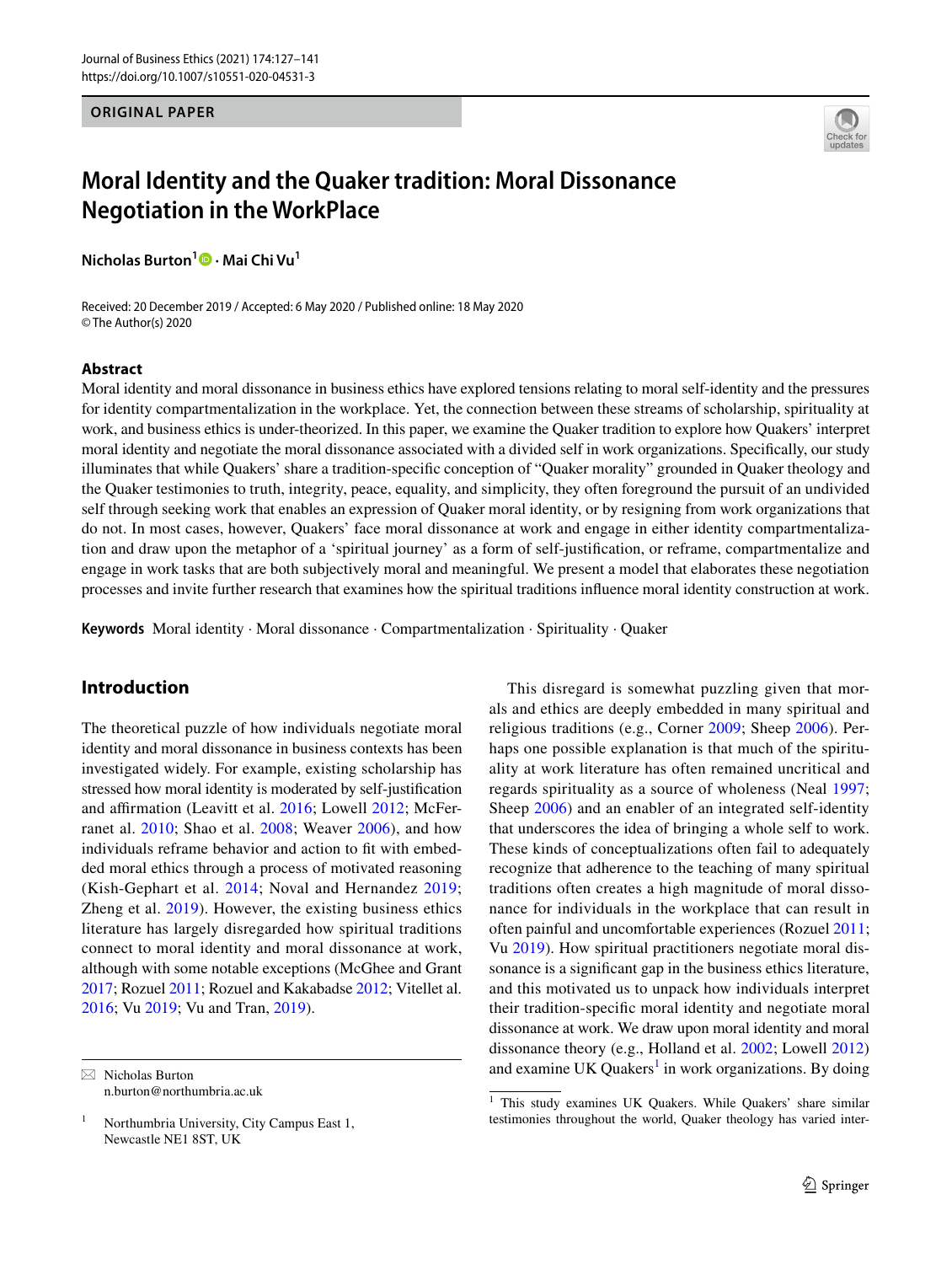so, we locate Quakerism within MacIntyre's conception of a tradition (MacIntyre [1988\)](#page-12-5), and argue that the Quaker testimonies to truth, integrity, peace, simplicity and equality represent both a "storied and shared tradition" (Burton et al. [2018](#page-12-6), p. 360) and have some resemblance to a set of virtues (Scully [2009\)](#page-13-11) that connect an individuals' moral identity to Quaker moral identity in an uncommonly direct way. While Quakerism emphasizes a constancy and continuity between the spiritual and social life, Quakers, like other religious and/or spiritual practitioners, are nevertheless not immune to experiencing moral dissonance.

We interviewed 34 Quaker manager-practitioners in the UK. To signpost our contribution, we uncover that while a Quaker moral identity is widely understood as a fusion of self, God and community, the work organization context presents signifcant challenges to sustaining an adherence to Quaker moral identity. We contribute to the moral identity literature in three important ways: frst, we extend existing literature that has reported how spiritual practitioners pursue an undivided self through seeking a type of work that enables an expression of moral identity. In our study, spiritual practitioners more often preserved Quaker moral identity by outright disengaging from the work context, and we found many examples of exiting the organization and resignation in order to pursue alternative career choices. Second, we advance an understanding of moral identity in two distinctive ways: (1) we show how Quakers pursued either agentic negotiation strategies associated with *identity compartmentalization,* drawing upon the metaphor of a '*spiritual journey*' as a form of self-justifcation for a divided moral identity and work identity; and (2) rather than dividing the self, we highlight how many Quakers compartmentalized and engaged only in work tasks that were perceived as moral and meaningful, while morally disengaging from others, suggesting a subjectively moral, rather than individuated, perspective to fnding meaning in work.

Our paper is structured as follows: frst, we locate our study in the moral identity and moral dissonance literature. Second, we briefy describe UK Quaker theology and tradition. Third, we elaborate our research method, and present our fndings with example quotations from our participants. Fourth, we present a discussion of our fndings and introduce our model. Lastly, we conclude with practical implications, and pathways and directions for future research.

### **Moral Identity and Moral Dissonance**

Moral identity is constructed in social contexts (Nelson [2011](#page-13-12)) through connection to and inclusion in specifc communities (Bauman [1993\)](#page-11-0). It refers to the extent to which individuals value a moral self-image and relate it to self-concept; it is a "kind of self-regulatory mechanism that motivates moral action" (Aquino and Reed [2002](#page-11-1), p. 1423), and which influences ethical judgments (Weaver [2006](#page-14-0); Trevino et al. [2006\)](#page-13-13). When individuals have high levels of moral identity, they tend to value internalized moral standards and behave ethically and pro-socially (Detert et al. [2008](#page-12-7); Reynolds and Ceranic [2007](#page-13-14)), drawing upon high levels of moral self-regulation (Aquino and Reed [2002;](#page-11-1) Zheng et al. [2019\)](#page-14-1). On the other hand, individuals with low levels of moral identity may use self-serving justifcations for individualistic or unethical behavior (Gino and Ariely [2012](#page-12-8)). For instance, Sanders et al. [\(2018](#page-13-15)) found that lower levels of moral identity afects managers' motivation to act selfessly, while managers with higher levels of moral identity are more likely to engage in ethical behavior.

Studies show that high levels of moral identity encourage individuals to see and judge the world through a moral lens, infuencing attitudes, emotions and reactions (Aquino et al. [2011;](#page-11-2) Greenbaum et al. [2013;](#page-12-9) Jennings et al. [2015;](#page-12-10) Saunders et al. [2018;](#page-13-15) Zheng et al. [2019\)](#page-14-1). As individuals engage in moral reasoning, self-regulatory mechanisms such as guilt and self-censure are activated to constrain individuals from engaging in unethical behavior. Individuals choose to maintain their values and beliefs that they consider good and moral (Bandura [1986;](#page-11-3) Batson et al. [2003](#page-11-4); Cooper [2001;](#page-12-11) Haidt [2001;](#page-12-12) Haidt and Kesebir [2010](#page-12-13); Tsang [2002\)](#page-13-16) to preserve their appearance of morality. However, a conscious negotiation may be necessary when moral identity is exposed or open to question.

Moral dissonance arises when individuals with strong moral identity bow to contextual pressures to act unethically (Aquino and Backer [2005](#page-11-5); Stets and Carter [2011](#page-13-17)), which threatens their self-esteem and induces psychological discomfort (Baumeister [1988;](#page-11-6) Mesdachinia et al. [2019](#page-13-18)). According to Festinger's ([1957\)](#page-12-14) cognitive dissonance thesis, inconsistencies in attitudes, beliefs, and behaviors lead to a state of cognitive dissonance, explaining how individuals negotiate and react to their own moral violations (Aqunino and Backer [2005;](#page-11-5) Moser [1988\)](#page-13-19). In order to reduce it, individuals tend to moderate their actions or articulate self-justifications for their unethical action (Lowell, [2012\)](#page-12-1). In other words, cognitive dissonance can sometimes trigger self-justifcation, leading to a reappraisal of motives and self-concept in seeking to rationalize dissonant behavior. Footnote 1 (continued) Similarly, moral dissonance tends to arise when individuals

pretations. In this study, we assume a "Liberal Quaker" theology (Dandelion [2004](#page-12-15)).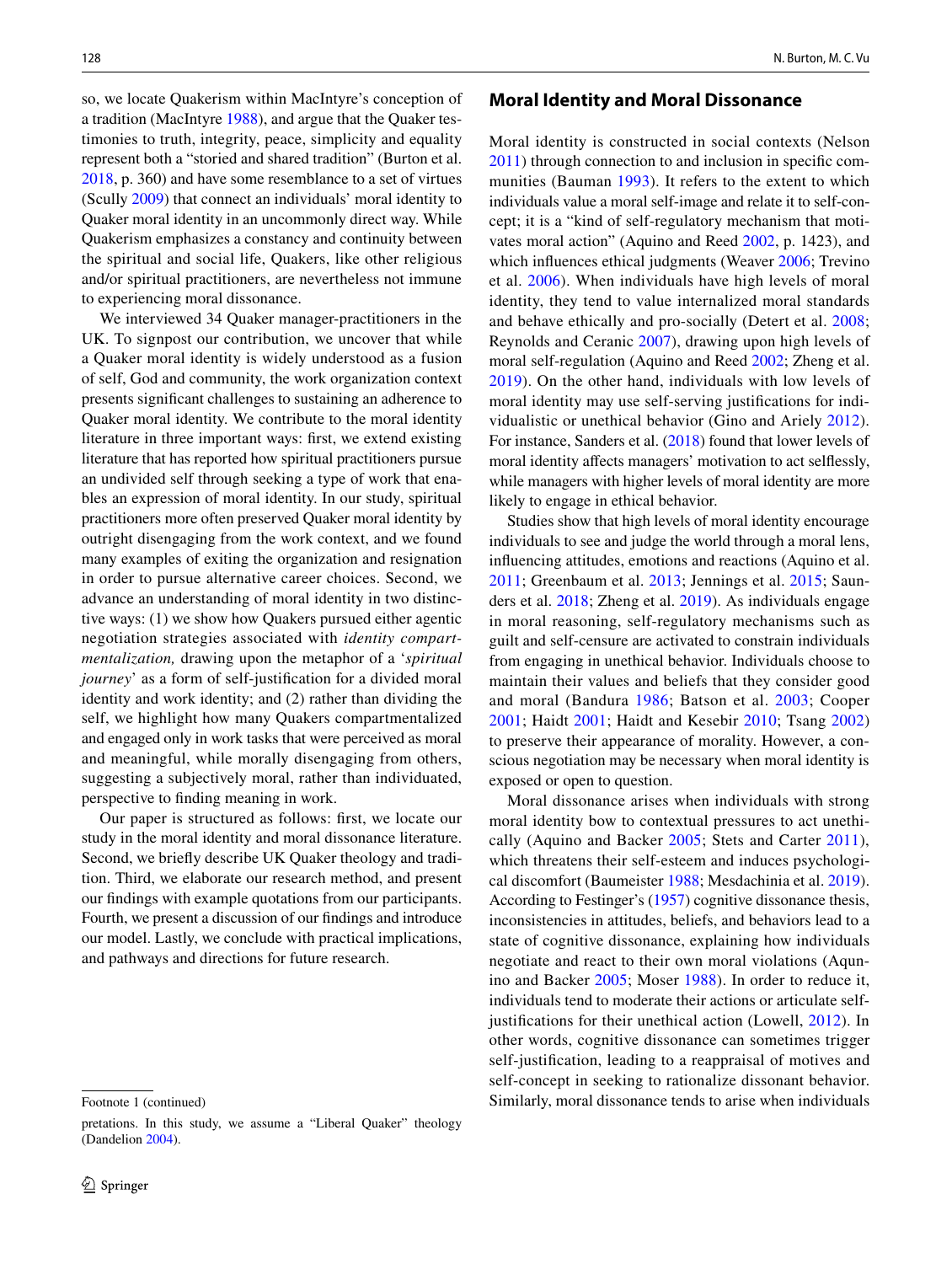activate self-justifcation in response to something against their inherent sense of morality (Hauser [2007](#page-12-16)).

Contextual cues, such as the work organization, can also afect the way in which individuals think about morality (Leavitt et al. [2016\)](#page-12-0), and which can cause high levels of moral dissonance. To moderate such dissonance, individuals tend to adopt strategies such as impression management as a form of self-justifcation (Cooper [2007](#page-12-17); Holland et al. [2002](#page-12-4); Lowell [2012](#page-12-1)), or self-afrmation as a form of moral rationalization that allow individuals to convince themselves that their unethical choice is consistent with moral standards (Tsang, [2002\)](#page-13-16). Alternatively, as noted in a recent study by Mesdachinia et al. ([2019](#page-13-18)), individuals with a strong moral identity that is in confict with contextual cues can choose to leave the situation to restore their self-esteem and moral identity (Aquino and Becker [2005](#page-11-5); Stets and Carter [2011](#page-13-17)).

## **Compartmentalization**

When individuals experience moral dissonance it can often lead to identity compartmentalization (Bandura [1986,](#page-11-3) [1991,](#page-11-7) [2001,](#page-11-8) [2006\)](#page-11-9) which challenges the cultivation of an integrated moral identity, since individuals tend to decouple their internalized moral standards from external actions (Moore [2015\)](#page-13-20) in order to rationalize and justify unethical or immoral behavior without guilt or self-censure (Bandura [1986\)](#page-11-3). In other words, compartmentalization divides the self, depriving individuals of their moral strength (Rozuel [2011](#page-13-4)) and adherence to virtue (MacIntyre [1999](#page-13-21)). This kind of compartmentalization causes, either consciously or unconsciously, individuals to censor moral values creating a moral void that disengages with moral agency and puts pressure on moral identity (Rozuel [2011](#page-13-4); Rozuel and Kakabadse [2010\)](#page-13-5). Such censorship of moral identity presents a threat to the pursuit of a whole self (Gosis and Kortezi [2008\)](#page-12-18) as it can separate values and ethics that are deemed inappropriate and irrelevant to the work context (Rozuel and Kakabadse [2010](#page-13-5)). For example, individuals may be empathetic in particular roles and contexts, such as home and social life, and yet engage in non-empathetic behaviors in the work organization context (MacIntyre [1999](#page-13-21)) where diferent rules of the game apply (Carr [1968](#page-12-19)).

Compartmentalization is exacerbated by many work organization contexts. Contemporary organizations are socially complex, which sometimes tempt individuals to comply with organizational moral norms encouraging selfjustifcation. Self-regulation of morality is not determined by internal factors alone, but in the process of social interaction with and through others (Newman et al. [2019\)](#page-13-22). This process explains how corrupt behaviors are often normalized in organizations due to organizational structures and culture (Ashforth and Anand [2003;](#page-11-10) Moore[2008](#page-13-23); Vu [2019](#page-13-7)).

According to Bandura ([1986\)](#page-11-3), unethical behaviors are examples of failed self-regulatory processes where individuals have internalized organizational values to regulate and guide behavior. As a result, the work organization context tempts individuals to compartmentalize self-identity to function adaptively within it (Showers and Zeigler-Hill [2007\)](#page-13-24).

Spirituality has been suggested as incorporating virtue (Cavanagh and Bandsuch [2002](#page-12-20); Gotsis and Kortezi [2008\)](#page-12-18) and as one means to resist identity compartmentalization, as spiritual practice deeply embeds moral and ethical conceptualizations of self (Corner [2009;](#page-12-3) Sheep [2006](#page-13-9); Zhao and Biesta [2011](#page-14-2)) and helps to construct whole and authentic selves (Kinjersky and Skrypnek [2004](#page-12-21); Neal [1999,](#page-13-25) [2000](#page-13-26)). However, spiritual individuals are not immune from identity compartmentalization and self-justifcation. For example, Brophy ([2015\)](#page-12-22) argues that in business contexts that advance economic interests, spiritual individuals compartmentalize their deeply held values to resolve workplace tensions. Similarly, in recent studies (Vu [2019;](#page-13-7) Vu and Tran [2019](#page-13-8)), Buddhist practitioners in work organization contexts justifed their involvement in unethical bribery acts by using karmic reasoning as a utilitarian approach that foregrounded ends over means. The over-riding rationale that Buddhist practitioners articulated for using karmic reasoning to justify compartmentalization is that they have to be skillful and contextually sensitive to deal with unethical practices beyond their individual control.

## **The Quaker Tradition**

Quakers have a history of over 350 years in the UK and a long-standing record of producing responsible businesses (Burton and Turnbull [2019;](#page-12-23) Walvin [1997](#page-14-3)). Its theology is diverse, varied and 'liquid' (Collins and Dandelion [2014](#page-12-24)), although central to Quakerism is the idea of the Light Within implanted by God in every person and a readiness to answer that of God in another (Dandelion [2004\)](#page-12-15). Quakers tend not to worship a defned deity, widely reject the sacred/secular binary, and have no priesthood or other formalized hierarchy (Muers and Burton [2019\)](#page-13-27), acknowledging the priesthood of all believers (Cranmer [2003\)](#page-12-25).

Quakerism has Christian roots; however, its theology gives primacy to the interaction between individual and community experience (Muers and Burton [2019](#page-13-27)), guided and shaped by the Quaker testimonies to peace, truth, integrity, simplicity, and equality. The testimonies are "storied and shared traditions" (Burton et al. [2018,](#page-12-6) p. 360) that promote ethical ideals to indicate the good life and show how to build a better world. In *Quaker Studies*, Scully [\(2009\)](#page-13-11) reported that virtue ethics is the preferred ethical framework for UK Quakers, and that Quakers would reject a deontological or utilitarian approach to ethics due to a rejection of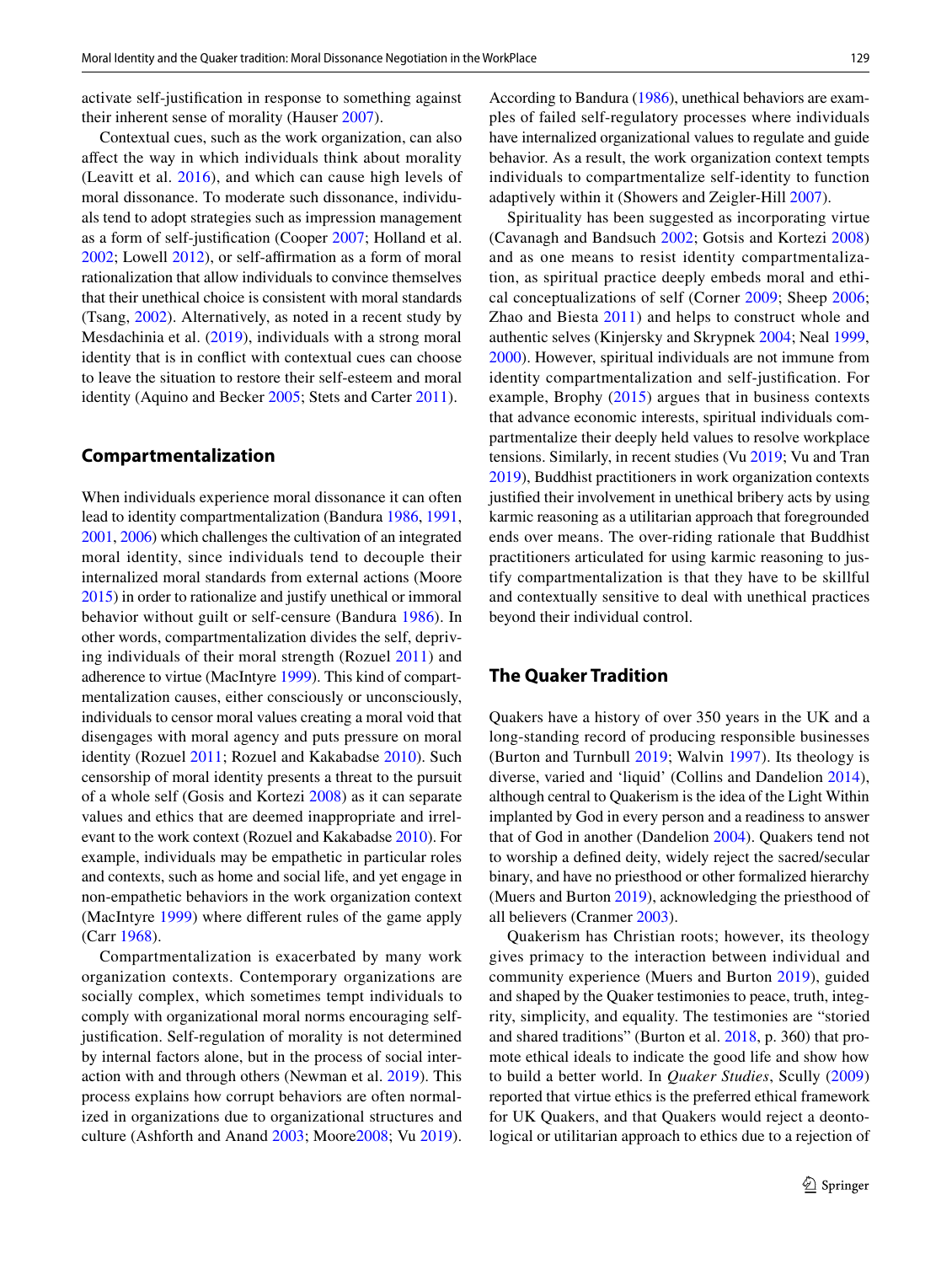epistemic closure (Dandelion [2004\)](#page-12-15) and the primacy that Quakers grant to personal experience and experiential ways of knowing over creed or scripture (Muers [2015\)](#page-13-28). Further, the value Quakers' place on social justice is unlikely to sit comfortably with utilitarian ethics. For Quakers, moral identity arises out of this storied and shared tradition of behavioral ethics (Wagner-Tsukamoto [2008](#page-13-29)). While the continuity of spiritual and social life is central to "Quaker morality," the Quaker testimonies are normative and yet allow space for an individual interpretation of the good life. In other words, moral dissonance has the potential to occur in the space between the context-embedded and normative 'rules of the game' and the 'moves of the games' made by individuals (see Hodgson [2006](#page-12-26), p 9).

As Robson ([2015](#page-13-30)) noted, traditions of virtue ethics become traditions by developing over time a set of virtues that become synonymous with that particular tradition. Religious and spiritual traditions have been the focus of some work in business ethics, for instance Islam (Rice [1999](#page-13-31)), Confucianism (Koehn 2019), Buddhism (Vu [2019\)](#page-13-7), and Catholicism (Bernacchio [2019\)](#page-11-11). According to Moore and Beadle [\(2006\)](#page-13-32), virtues and the traditions in which they are located are best understood in context. The Quaker tradition is characterized by its theology and the expression of that theology in a social (non-Quaker) context through the Quaker testimonies. The testimonies represent the collective experience of Quakers revealed throughout history and are published and revised every generation or so by Quakers in Britain to provide inspiration and challenge to individual Quakers in their daily lives as part of a continuing process. It is from this perspective that we now turn to ground our investigation in the Quaker tradition.

## **Methodology**

We collected interview data from individuals who described themselves as having a managerial role in an organization in the UK. We selected thirty-four participants from across twenty-three for-proft organizations in a number of diferent industries and sectors. The participants were either formal members or regular attenders of a UK Quaker meeting associated with the Religious Society of Friends (Quakers), and all participants were recruited at a UK Quakers & Business conference held in London in 2017. The list of participants is shown in Table [1](#page-4-0).

Each interview was conducted in a private meeting room for about one hour at the participants' workplace. We began the semi-structured interviews by describing to participants that we were interested in "self-identity" and "tensions in self-identity at work" to locate the discussion within our research interests. However, we allowed any connection to spirituality, morality or ethics to emerge during the interview

process. The semi-structured interviews lasted around one hour and were conducted and transcribed by the lead author during 2018.

Template analysis was used to analyze the textual data. Our coding followed the approach developed by King ([1998,](#page-12-27) [2004](#page-12-28)) which has gained traction in multiple disciplines such as psychology, sociology, healthcare, and management and organization studies (e.g., Burton and Galvin [2018](#page-12-29); Waring and Wainwright [2008](#page-14-4)). Template analysis is a distinct and fexible type of thematic analysis that emphasizes hierarchal coding but balances structure with the fexibility to adapt it to the needs of a particular research study (King [2004](#page-12-28)). Preferring to allow themes to emerge from the data, we avoided pre-defning a priori codes. We created a template that enabled us to examine similarities and diferences in themes. The templates were often modifed during the data analysis phase. For example, we deleted various codes, merged lower level codes together, and changed the position of some codes in the template as the data analysis process continued. Where new themes emerged or other changes to the templates were made, previously analyzed interview transcripts were re-examined, and this iterative process continued *ad-fnetum*. Finally, we were able to identify integrative themes that permeated most of the data, and these integrative themes are used to structure our fndings to follow. The fnal template and examples of coding text to themes is shown in Table [2](#page-5-0).

## **Findings**

## **Interpretation of Quaker Moral Identity and Quaker/ Work Identity Alignment**

The Quaker manager-practitioners in our study highlighted that moral identity is often constructed in relational and social contexts. For example, participants commented that:

[...] my moral self-hood is constructed in relation to others; I am a relational being. I am only distinguishable from others by reference to my ego, and my attempts at its suppression. (Q2, UK2)

God and I are inseparable. My morals are his morals. I try to live this out in my daily life as best I can. But I am not God, I am human, fawed, vulnerable, weak (Q18, UK11)

My 'self' is a member of God's precious community - an emanation of the divine power of creation. With the spiritual grounding of Quakerism, I feel my own thoughts, attitudes, and behaviors are more wholesome, and somehow better. My interpersonal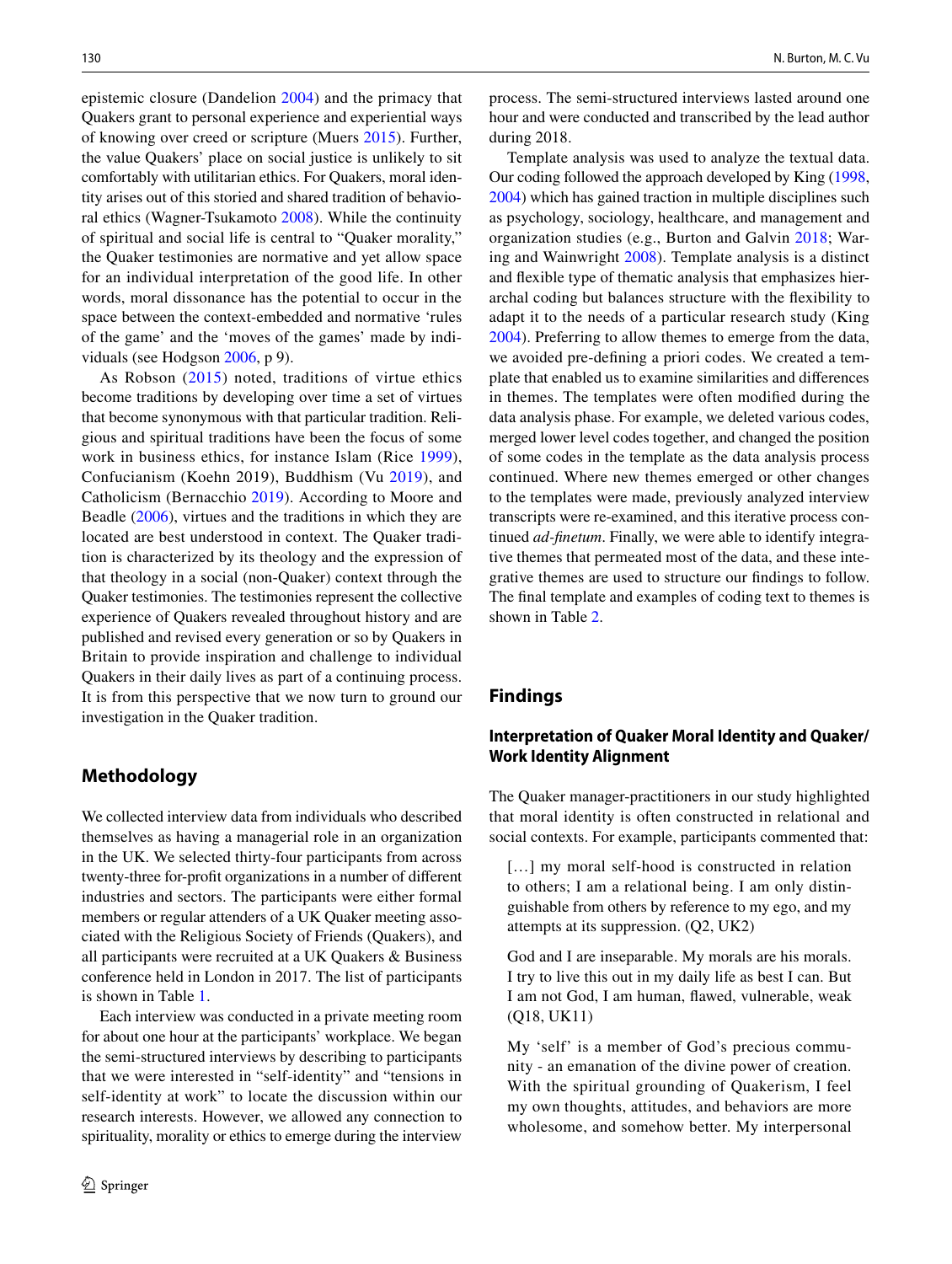<span id="page-4-0"></span>**Table 1** Respondents' characteristics

| Person reference | Gender | Position                       | Company<br>reference | Sector                    |
|------------------|--------|--------------------------------|----------------------|---------------------------|
| Q1               | M      | Production Manager             | UK1                  | Chemicals                 |
| Q2               | М      | <b>General Manager</b>         | UK <sub>2</sub>      | Hospitality               |
| Q <sub>3</sub>   | F      | <b>Store Manager</b>           | UK3                  | Retail                    |
| Q4               | F      | <b>Assistant Store Manager</b> | UK3                  | Retail                    |
| Q <sub>5</sub>   | F      | <b>Marketing Manager</b>       | UK4                  | Publishing                |
| Q6               | М      | <b>Marketing Manager</b>       | UK4                  | Charity                   |
| Q7               | F      | Theater Manager                | UK5                  | Arts                      |
| Q8               | F      | <b>Marketing Manager</b>       | UK5                  | Arts                      |
| Q <sub>9</sub>   | F      | Consultant                     | UK <sub>6</sub>      | Management consultancy    |
| Q10              | М      | Trustee                        | UK6                  | Charity                   |
| Q11              | F      | IT Manager                     | UK <sub>6</sub>      | Management consultancy    |
| Q12              | F      | Governance Manager             | UK7                  | Charity                   |
| Q13              | М      | Campaign manager               | UK7                  | Charity                   |
| Q14              | М      | <b>Investment Manager</b>      | UK8                  | Financial services        |
| Q15              | F      | Director                       | UK9                  | Property                  |
| Q16              | F      | Marketing Head                 | <b>UK10</b>          | Charity                   |
| Q17              | F      | Membership Manager             | UK10                 | Charity                   |
| Q18              | М      | Head                           | UK11                 | Enterprise                |
| Q19              | М      | Consultant                     | UK12                 | Management consultancy    |
| Q20              | М      | Lawyer                         | UK13                 | Law                       |
| Q21              | М      | Lawyer                         | UK13                 | Law                       |
| Q22              | М      | Grants officer                 | <b>UK14</b>          | Charity                   |
| Q23              | F      | Manager                        | <b>UK15</b>          | Hotel                     |
| Q24              | М      | Manager                        | UK16                 | Hotel                     |
| Q25              | М      | Director                       | UK17                 | Conferencing              |
| Q26              | F      | <b>Executive Assistant</b>     | UK18                 | Conferencing              |
| Q27              | М      | Manager                        | UK19                 | Conferencing              |
| Q28              | F      | Director                       | <b>UK20</b>          | <b>Financial Services</b> |
| Q29              | М      | Non-executive                  | UK21                 | Financial services        |
| Q30              | М      | Production Manager             | UK22                 | Manufacturing             |
| Q31              | F      | Company Secretary              | UK22                 | Manufacturing             |
| Q <sub>32</sub>  | F      | <b>Executive Assistant</b>     | UK22                 | Manufacturing             |
| Q <sub>3</sub> 3 | F      | Manager                        | <b>UK23</b>          | Hospitality               |
| $Q$ 34           | F      | Manager                        | UK23                 | Hospitality               |

connection with others and God is an inward refection of my identity (Q4, UK3)

Selfhood is the Christian soul, and not inseparable [...] (Q24, UK16).

In these examples, Quaker moral identity centers around narratives to do with self-identity as a fusion of self, God/ spirit, and community that frmly represents the Quaker theological commitment to recognizing and responding to God/spirit in another and the idea of the Light Within. In other words, individuals recognize that self-hood is nonseparable from God/spirit within, and non-separable from God/spirit in another.

In line with much of the SAW literature, participants also remarked upon the continual search for wholeness and unity in the workplace, and of the effort to avoid identity compartmentalization. Further, self-wholeness was recognized as a goal attained through personal growth and self-transformation. For instance,

Self-identity is a contradictory notion. It is, on the one hand, a wholeness that is connected to all things in the universe. Yet, it is unique, temporary yet immortal. It is physical, and yet it isn't my body. It can grow and transform. Its essence is as a gifter and receiver of love and respect (Q15, UK9)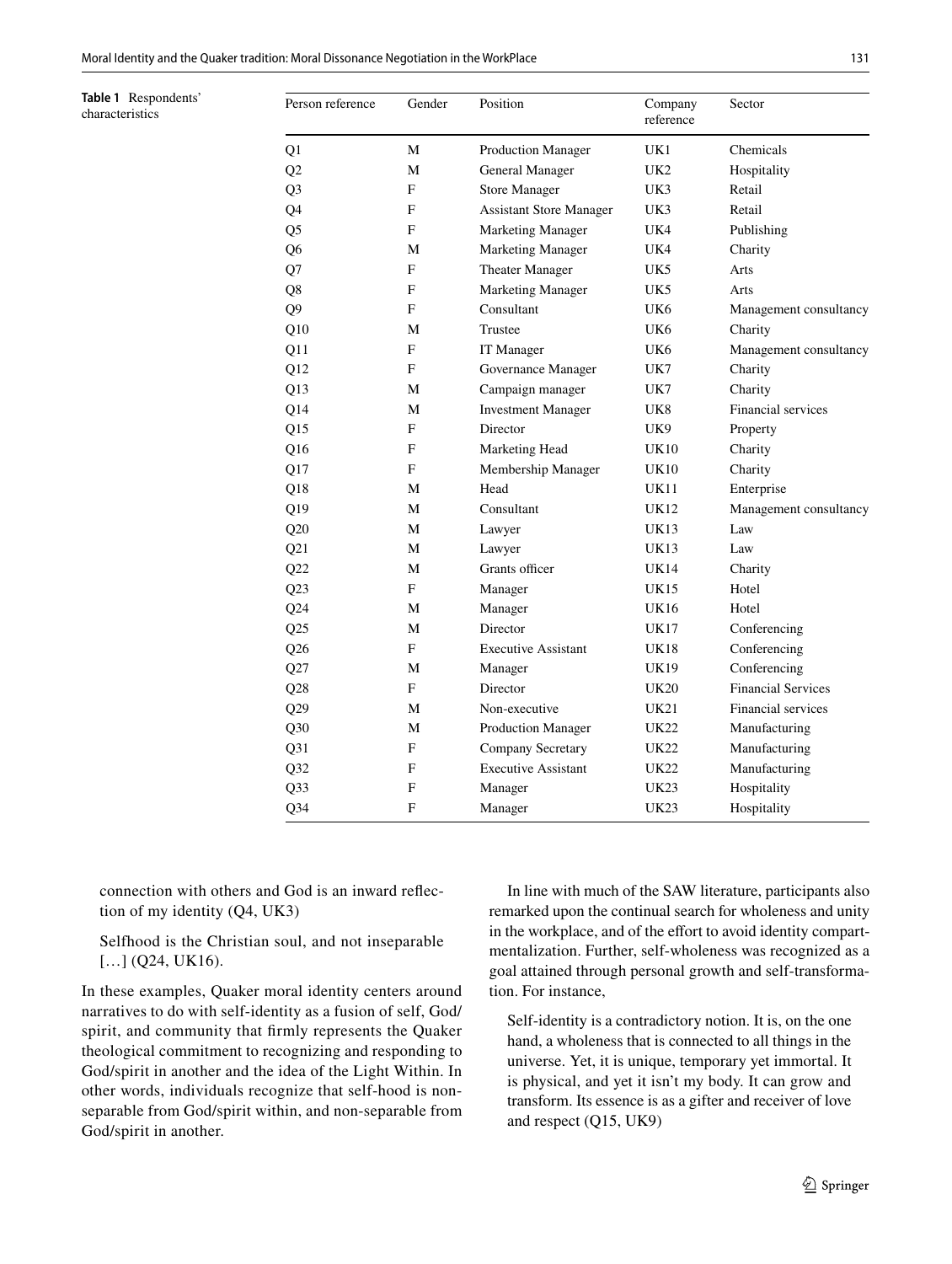<span id="page-5-0"></span>

| Table 2 Coding template and themes                                                                                           |                                  |                                                                                                                                                                                                                                                                                                                                                                                                                                                                                                                                                                                |
|------------------------------------------------------------------------------------------------------------------------------|----------------------------------|--------------------------------------------------------------------------------------------------------------------------------------------------------------------------------------------------------------------------------------------------------------------------------------------------------------------------------------------------------------------------------------------------------------------------------------------------------------------------------------------------------------------------------------------------------------------------------|
| Research Questions                                                                                                           | Integrative theme                | Example verbatim quotation                                                                                                                                                                                                                                                                                                                                                                                                                                                                                                                                                     |
| How would you describe your self-identity in your organiza-<br>What identity tensions do you face at work?<br>$\text{tion?}$ | Interpretation of moral identity | is connected to the infinite, to God, and a higher power within.<br>It is the universal and essential part of us that is our soul con-<br>Selfhood is the Christian soul, and not inseparable [] the self<br>Quaker values are central to how I see myself at work, and how<br>a relational being. I am only distinguishable from others by<br>My moral self-hood is constructed in relation to others; I am<br>others see me. They are core to work<br>nected to all others, and to life                                                                                      |
|                                                                                                                              |                                  | I used to work in the investment industry. I just could not square<br>My Quaker values and my journey help inform my discernment<br>out of the door. It was heart-breaking, all in the name of cost-<br>- I moved jobs to transform my outlook. I cannot any longer<br>was asked to make thirty of my team redundant, but with no<br>accept poor practice. I resigned over the poor treatment of<br>redundancy budget. In other words, I had to manage them<br>it with my morals. One day, I had enough and just left. I<br>reference to my ego, and its suppression<br>others |
|                                                                                                                              |                                  | equality in a hierarchal organization? How do I be truthful in<br>I find it especially troubling to live out the Quaker testimonies<br>all matters, at all times, when the organization rewards com-<br>I feel comfortable when gender and ethnicity lack diversity?<br>mercial dishonesty and pursuing individual aims? How can<br>at work. For example, how do I adhere to the principle of<br>How can we justify the high pay of senior managers?<br>cutting to improve the bottom line                                                                                     |
|                                                                                                                              | Identity compartmentalization    | I try to bring myself, as a Quaker, to work, but I doubt whether I<br>ards of behavior into the workplace. I guess my real work is to<br>can make a real difference in organizational life. I have always<br>tried, but often not succeeded, in carrying my personal stand-<br>bring my real self to work                                                                                                                                                                                                                                                                      |
|                                                                                                                              |                                  | it yourself. I feel that way about my work. I justify it to myself<br>George Fox said, 'Wear thy sword for as long as you can.' What<br>he meant was to wear a sword until you can no longer justify<br>on the basis I have to pay the bills. But, one day I hope to<br>make more progress of my journey as a Quaker                                                                                                                                                                                                                                                           |
|                                                                                                                              | Work compartmentalization        | and the community. I volunteer, I get involved in community<br>work, in outreach, and other things that support my Quaker<br>I try to spend my time at work on things that nurture my soul<br>faith. I do as little of my real job as I can get away with                                                                                                                                                                                                                                                                                                                      |
|                                                                                                                              |                                  | It is awful. So macho and bonus-driven. I try to avoid it. I only<br>put up my hand up for projects that build God's kingdom                                                                                                                                                                                                                                                                                                                                                                                                                                                   |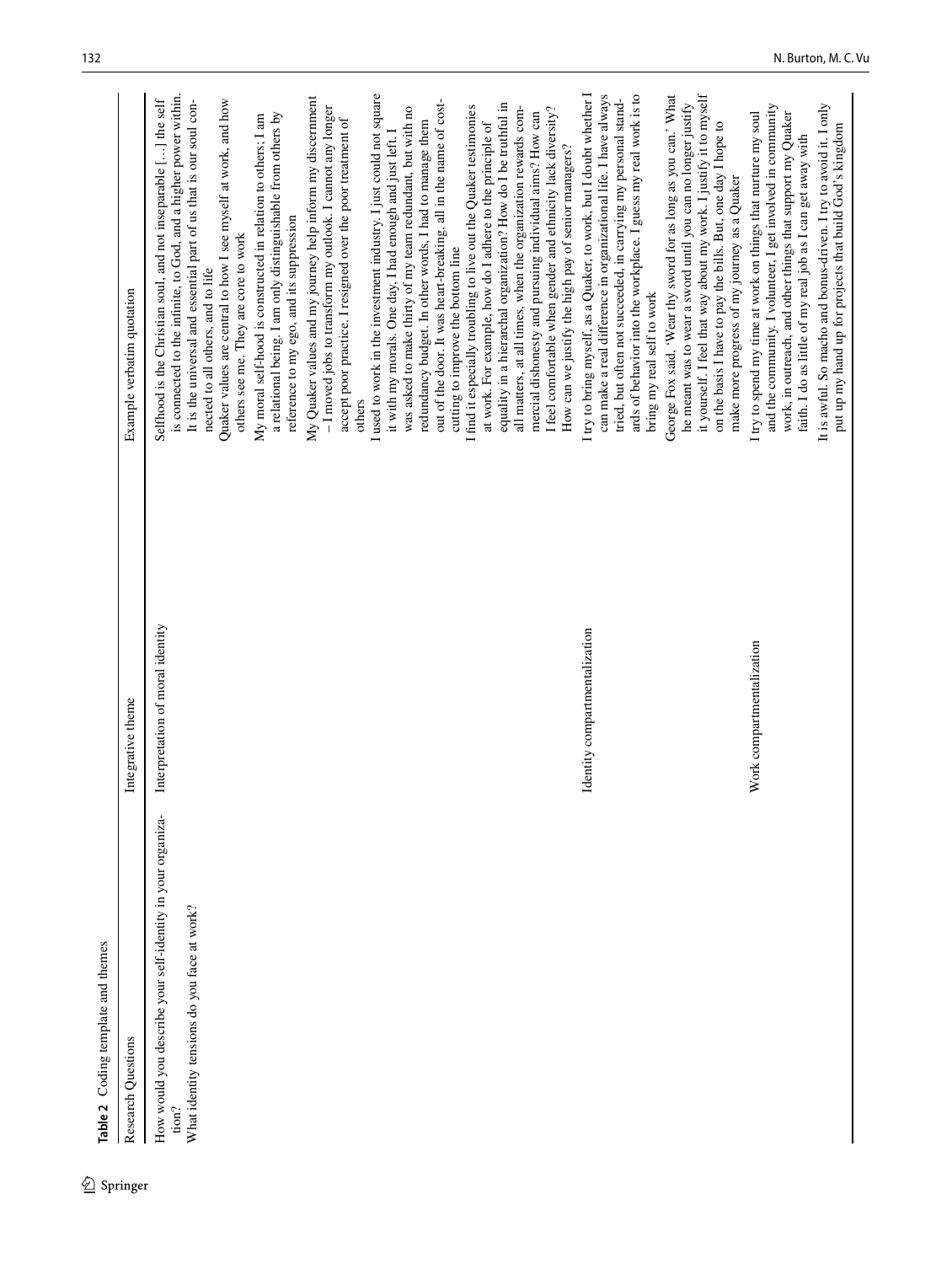I try to fnd a wholeness, unity, not a fragmented self. A whole self enables me to bring love and respect to work, to modify my attitudes and action. Improvement is integral, I don't have all the answers, but any transformational change has to encompass spirit, mind and body so that I can express love, kindness, gratitude, and build God's kingdom on Earth. (Q2, UK2)

Many participants also elaborated how the practice of being a Quaker was located at the heart of the process through which self-identity is shaped. The practice of attending a 'Quaker meeting' was frequently referred to as an integral part of Quaker identity and as a spiritual mode through which a moral self could be 're-centered.' For example,

Silence and turning inwards is the process through which I deeply listen to God and that of God in others. These moments can be divine, and help me take my ego out of the equation (Q17, UK10)

Silence and stillness permit my moral self through prayer or meditation (Q16/UK10)

I refresh myself through daily prayer, meditation, reading scripture, and oftentimes I practice yoga. This helps me re-center my 'self,' and to rid myself of the moral dust of the world (Q32, UK22)

For many participants, the Quaker testimonies provided the moral guidance for individual and social action in the world. Adherence to the Quaker testimonies was judged by many participants as central to their workplace identity. Examples include:

Quaker testimonies allow me to focus on the bigger picture in work. What's really important beyond the minutiae. My real work at work is to live out those testimonies (Q17, UK10)

By fusing my professional and spiritual life, I now work entirely from a perspective of wholeness and service in life. I work with mindfulness and compassion. I emphasize integrity and values- led behavior, I question taken-for-granted practices, and have a real concern for equality and everyone having a voice. The Quaker testimonies are my guide (Q6, UK4)

Many participants referred to sustaining Quaker moral identity as important as a way to align moral identity and work identity. For example:

Quaker values are central to how I see myself at work, and how others see me. They are core to work (Q10, UK6)

Quaker values strongly infuence my approach to my work life. I see myself as leading the organization towards positive change. The Quaker testimonies guide me in this endeavor. (Q13, UK7)

Quakerism guides my choice of employment. I currently work for a charity and have scope to live out my values at work by working in service of others with less power and privilege (Q22, UK14)

These examples show how Quaker testimonies and Quaker spiritual practice shape and inform moral identity through a morally refexive practice of stillness, silence, prayer and meditation, and highlight the way in which the Quaker testimonies guide action in the service of the 'good life.'

## **Quaker/Work Identity Dissonance**

The participants pursued various strategies to minimize moral dissonance. A number of participants narrated examples of a high magnitude of moral dissonance that resulted in exiting the organization and resignation as a way to preserve Quaker moral identity. For example, one participant commented that he had resigned over poor management practice,

My Quaker values and my journey help inform my discernment – I moved jobs to transform my outlook. I cannot any longer accept poor practice. I resigned over the poor treatment of others (Q33, UK23)

A further participant recounted his experience of work practices in the investment management sector that resulted in his resignation,

I used to work in the investment industry. I just could not square it with my morals. One day, I had enough and just left. I was asked to make thirty of my team redundant, but with no redundancy budget. In other words, I had to manage them out of the door. It was heart-breaking, all in the name of cost-cutting to improve the bottom line (Q2, UK2)

### **Quaker/Work Identity Compartmentalization**

Despite the Quaker testimonies encouraging the 'right' moral disposition, Quaker manager-practitioners continually remarked about the tensions and dissonance associated with 'living out' the good life in the workplace. The following example indicates the tensions experienced when adhering to the Quaker testimonies to equality and truth.

I fnd it especially troubling to live out the Quaker testimonies at work. For example, how do I adhere to the principle of equality in a hierarchal organization? How do I be truthful in all matters, at all times, when the organization rewards dishonesty and individualism? How can I feel comfortable without diversity?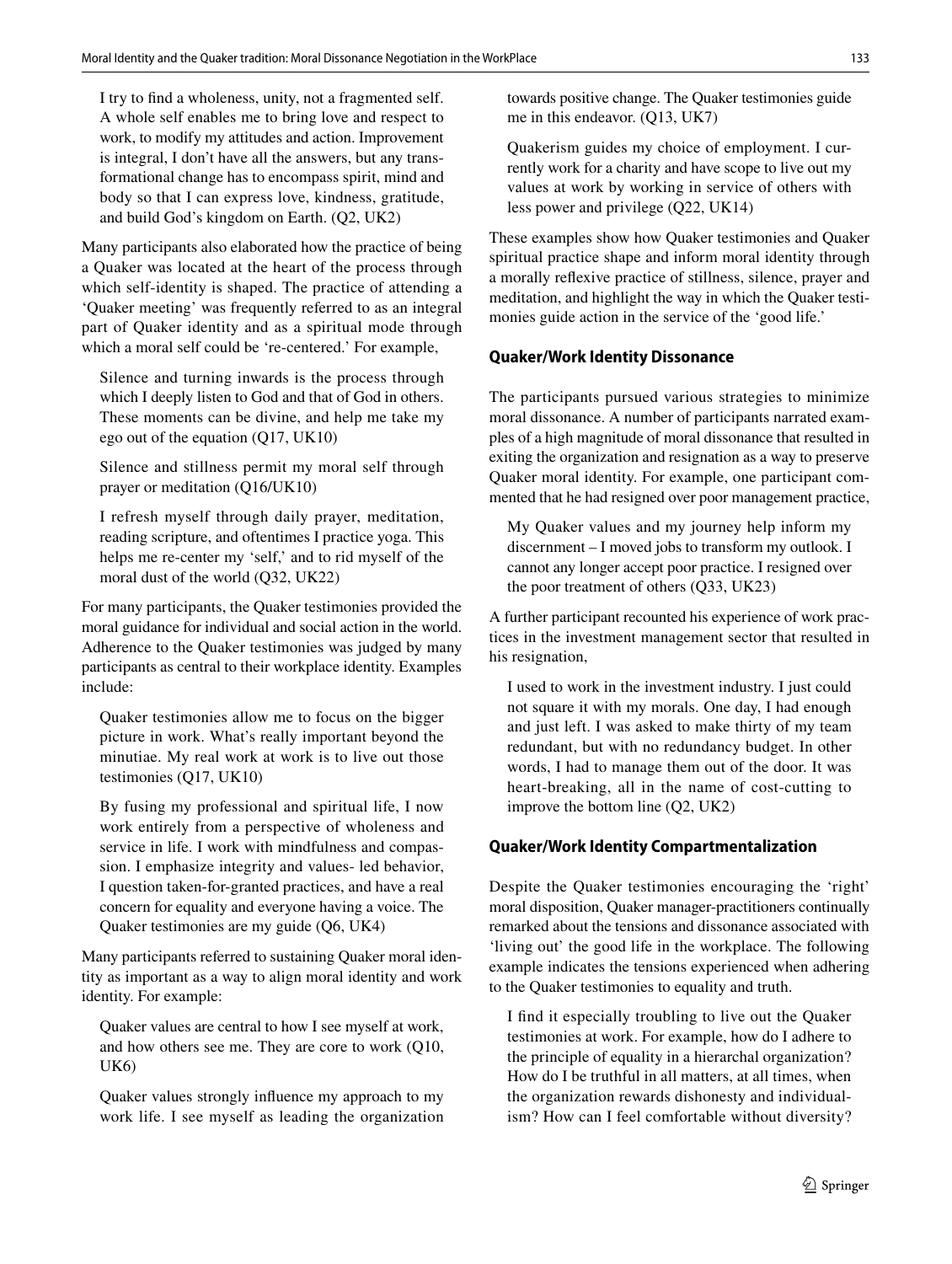How can I justify the high pay of senior managers? (Q20, UK13)

Sometimes, I just want to up and leave. I struggle with the very idea of business, as it is predicated upon deceit, making profts and not pursuing the common good. I just have to live with it the best I can (Q1, UK1).

In a number of examples, participants referred to the need to compartmentalize self-identity into a Quaker moral identity and a work identity in order to cope with moral dissonance in the workplace. For instance, one participant recounted the struggle of bringing a 'real self' to work,

I try to bring myself, as a Quaker, to work, but I doubt whether I can make a real diference in organizational life. I have always tried, but often not succeeded, in carrying my personal standards of behavior into the workplace. I guess my real work is to bring my real self to work (Q34, UK23)

A further respondent recognized the tensions between the economic imperatives of the workplace and adherence to Quaker teaching that resulted in reluctant acknowledgement that the work context is non-changeable and thus requires a change of 'self.' For instance,

I can transform my self, but I doubt whether I can transform the business world. I guess all I can really try to achieve at work is to overcome the lowest levels of ethical incompetence. The world of work is so challenging to my notion of self. Work aims to institutionalize, it is like a rope pulling you towards a materialistic self. For many, it is hard to resist. I try to resist it. But often I just have to hold my nose at work and get on with it (Q25, UK17)

One manager recalled how the materialistic culture of the work organization often usurped Quaker moral identity,

My worst moment has to be being awarded a big bonus, rushing out to buy a new car, and then a few weeks later recalling how some of my team had had no bonus. I should have shared it with them, or donated it to charity. But, my ego had won that one (Q3, UK3)

In justifying identity compartmentalization, participants frequently employed the metaphor of the *spiritual journey* as a self-justifcation for moral weakness. The participants described the spiritual journey as one of being…

Better tomorrow than today. It is a constant process, it is about being open to change through nature and community. It is about progress, not perfection. I work on my journey everyday (Q30, UK22)

George Fox said, 'Wear thy sword for as long as you can.' What he meant was to wear a sword until you can no longer justify it yourself. I feel that way about my work. I justify it to myself on the basis I have to pay the bills. But, one day I hope to make more progress of my journey as a Quaker (Q28, UK20)

The company is not always ethical and it sure doesn't match my own values. But, it's part of my journey. We are all on our own journey of discovery. Some make fast progress. Others make slower progress. I don't have all the answers. It's all a matter of where you are in your journey. (Q23, UK15)

As these examples highlight, the metaphor of the spiritual journey metaphor is often utilized as a self-justifcation for identity compartmentalization. Living in constant tension with Quaker testimonies is 'part of a journey' towards living the good life. The spiritual journey metaphor, however, was also utilized as a positive way to express the process of personal growth and self-transformation. The following example from a manager who had recently moved jobs illustrates,

Although I'm not perfect by any means, I feel my inner core is transforming as I progress on my journey. It enables me to move to living the best life I can, with grace and with sympathy towards others. My transformation has helped me respect each person, with their own personality, their own identity, it afects me in a deep way. (Q29, UK21)

## **Work Compartmentalization**

While a number of participants remarked how they needed to compartmentalize self-identity in the workplace, many also narrated how they preserved their Quaker moral identity by reframing and compartmentalizing work tasks to more closely align with Quaker moral identity. In other words, participants expressed how they tried to compartmentalize 'work' into moral and meaningful work and non-moral work to preserve an undivided self. For instance,

Work is where I speak truth to power. Work is not a job. To be and efect the change we want to see in the world. My job has a job description, but really my real job is to build God's kingdom, right here, right now (Q3, UK3)

I try to spend my time at work on things that nurture my soul and the community. I volunteer, I get involved in community work, in outreach, and other things that support my Quaker faith. I do as little of my real job as I can get away with (Q19, UK12)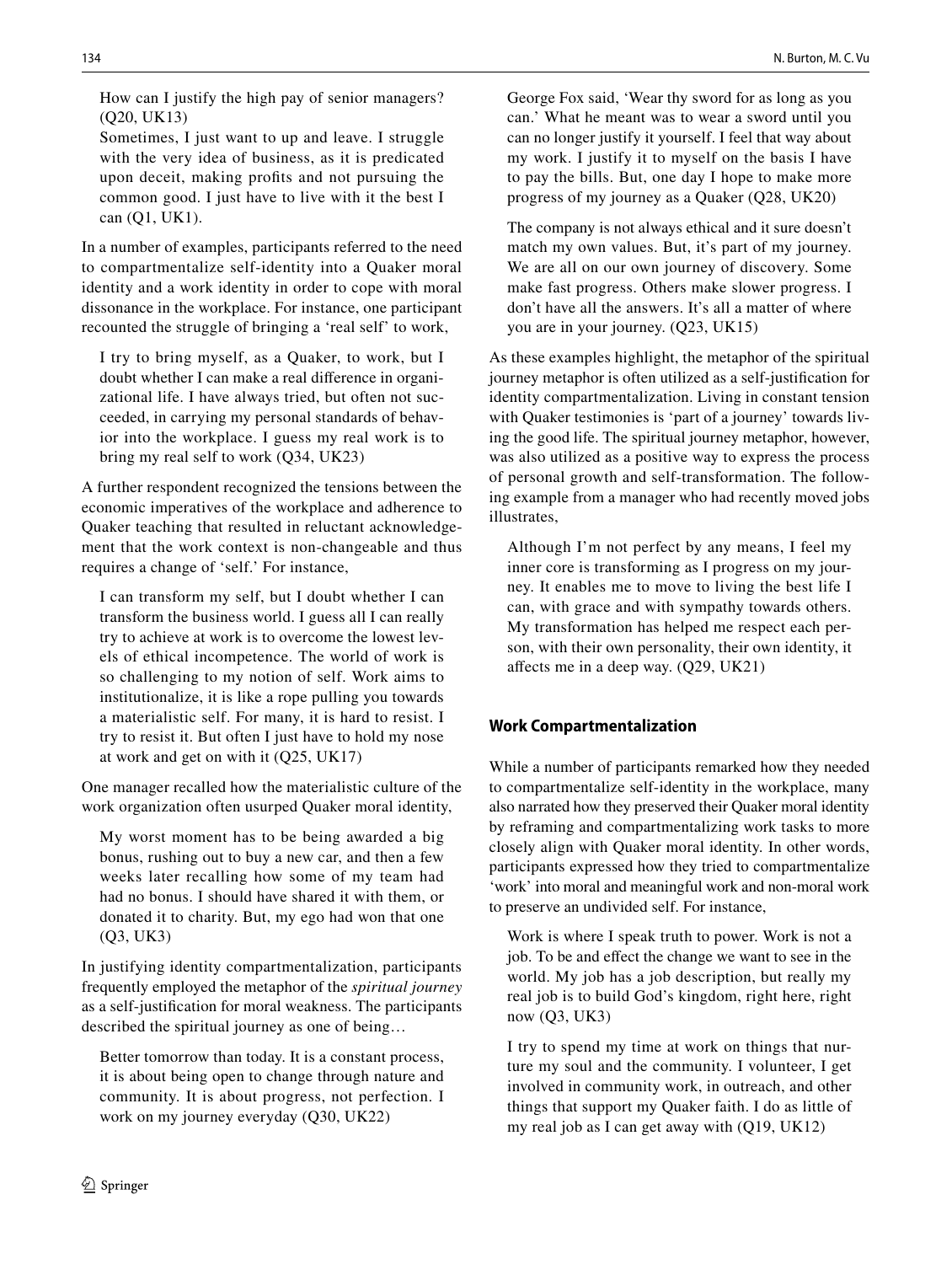#### **Moral identity dissonance alleviation**



<span id="page-8-0"></span>**Fig. 1** Model of moral dissonance negotiation in the Quaker tradition

It is awful. So macho and bonus-driven. I try to avoid it. I only put up my hand up for projects that build God's kingdom (Q20, UK13)

Further, participants drew upon the idea of moral and meaningful work as a way to address moral dissonance. By compartmentalizing into moral and meaningful, and non-moral, participants described how…

I have to fnd some meaning at work. My day job is tiresome, money, money, money. I have to put this aside. For example, I try to get some meaning by volunteering for the good things my employer does. Last month, I participated in a sleep out to raise money for the homeless. That was satisfying (Q11, UK6).

Most work gives me no meaning. Unless I can carve out some time to do the work I want to. Luckily, my boss recognizes this, and I can spend a few days each month working at a charity that works with disadvantaged groups (Q32, UK22).

## **Discussion**

Existing research has argued that the strength of an individuals' moral identity is closely related to the extent to which they regulate their behavior and behave morally or immorally (Lowell [2012](#page-12-1)). By grounding our study in the Quaker tradition and Quaker practice, we have shown how individual Quakers interpret Quaker moral identity in line with both Quaker theology and the testimonies to peace, truth, integrity, simplicity, and equality. Our study highlights a rich and complex picture, and our fndings contribute to the business ethics literature on moral identity and moral dissonance in a number of important ways.

First, our study highlights that Quakers seek an undivided self through an alignment between Quaker moral identity and work identity. We found that the attainment of alignment enabled our participants to bring their whole selves to work (e.g., Neal [1999;](#page-13-25) Tracey et al. [2006\)](#page-13-33). Interestingly, we only found expressions of alignment in non-proft and third sector work contexts suggesting how living out Quaker testimonies in shareholder-owned organizations seems largely incompatible. Second, we fnd examples of Quakers' pursuing alignment by exiting the work organization and resigning in order to avoid the discomfort and pain of extreme moral dissonance. In this way, adherence to the teachings of Quakerism acted as a regulative ideal (e.g., Oakley and Cocking [2001](#page-13-34)) that governed how participants responded to unsettling moral experiences. Third, in cases of 'moderate' levels of moral dissonance, our study highlights how Quakers engaged in identity compartmentalization in which participants compartmentalized identity into Quaker identity and work identity, a process which was often uncomfortable, painful, and required self-justifcation through the use of a *spiritual journey* metaphor. Otherwise, many participants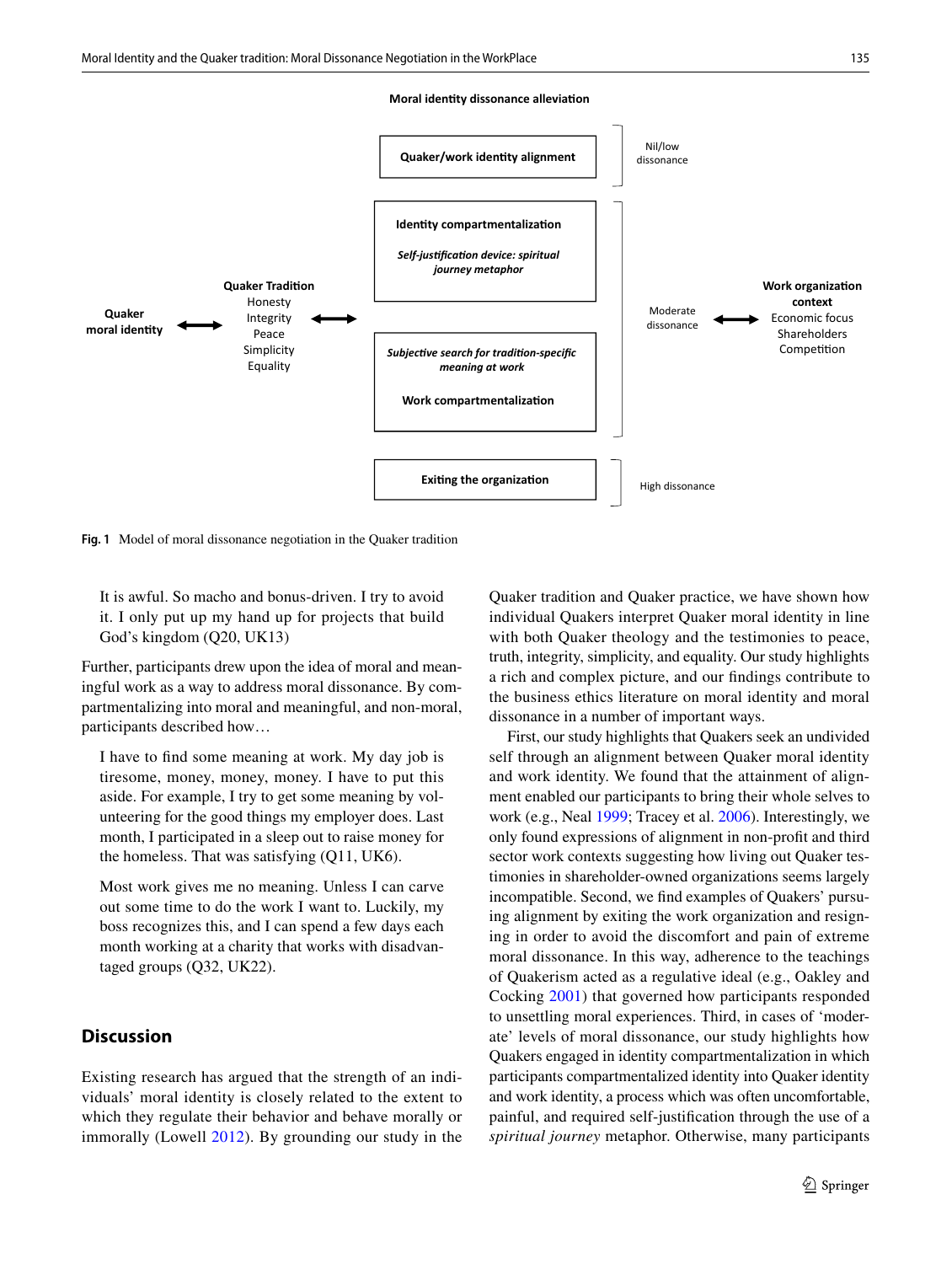engaged in work compartmentalization as they sought to engage only in work tasks subjectively perceived as 'moral and meaningful,' while morally disengaging from 'nonmoral and meaningless' work tasks. These processes of moral identity negotiation are presented in Fig. [1.](#page-8-0)

## **Theoretical Contribution**

### **The Undivided Self**

According to MacIntyre [\(1999](#page-13-21)), diferent social spheres create a pressure to compartmentalize self-identity between various roles, and we become unable to adjudicate between competing demands. In the Quaker tradition, the theology of unity with God and an emphasis on continuity between the spiritual and social life suggests that Quakers are wellplaced to resist the compartmentalizing pressure of work. The participants in our study highlighted how Quakerism was central to their conception of moral identity and work identity. The way in which Quakers described self-identity emphasized the centrality of self and its connection to God. For some, Quaker moral identity and work identity were not compartmentalized, work was seen as a 'calling' in the service of God (e.g., Neubert and Halbesleben [2015](#page-13-35); Word [2012](#page-14-5)) and an intense experience bringing fulfllment (Dobrow and Tosti-Kharas [2011](#page-12-30); Wrzesniewski et al. [1997](#page-14-6)), re-affirming much of the existing SAW literature that has reported an undivided self is important to spiritual practitioners (e.g., Corner [2009](#page-12-3); Neal [1999](#page-13-25); Sheep[2006;](#page-13-9) Zhao and Biesta [2011\)](#page-14-2). However, our study extends this stream of research. We found many examples (exclusively shareholderowned organizations) where participants experienced a high magnitude of moral dissonance and sought to avoid it by resigning and exiting from the work organization in order to preserve an undivided Quaker moral identity. In other words, preserving moral identity, at least in the Quaker tradition, can lead to behaviors and actions that may have severe, personal economic costs.

Our fndings, however, reject much of the SAW and business ethics literature that has uncritically suggested that spirituality at work is a win–win (eg, Brophy [2015](#page-12-22); Fry and Cohen [2009](#page-12-31); Neal [1999\)](#page-13-25). Rather, our study highlights how many Quakers actively negotiated moral identity through compartmentalization in two important ways: *identity compartmentalization* or *work compartmentalization.*

### **Identity Compartmentalization**

Compartmentalization consists of fragmenting one's life into exclusive categories (e.g., Rozuel [2011](#page-13-4); Wilcox [2012](#page-14-7)). The Quaker moral identity relies upon a moral code in contrast to work identities that are often individualistic and can tempt us to act in a self-serving way which "inhibit[s] the exercise of the powers of moral agency" (MacIntyre [1999,](#page-13-21) p. 327). Individuals do not often compartmentalize self-identity unless they are able to fnd reasons to justify it in a way that serves self-rationalization (eg, Johnson and Buckley [2015](#page-12-32); Lowell [2012\)](#page-12-1). For example, in a study of Buddhist leaders and identity (Vu [2019\)](#page-13-7), even when the importance of community well-being is used to justify acts of bribery, personal struggles and guilt were found.

Our study highlights that many Quakers compartmentalized their Quaker and work identities utilizing a process of self-justifcation using a *spiritual journey* metaphor. In Quakerism, a spiritual journey metaphor implies a positive sense of self-transformation, a path forward, and progress (Kline[2012;](#page-12-33) Molina-Markham [2012](#page-13-36)). When deployed in a positive sense, the metaphor has an afnity with the Quaker idea of 'experimental' knowing. According to Muers ([2015](#page-13-28), p. 15), claims to knowledge are based on personal experience that arise from right action, and they serve in turn as the basis for further 'experiments,' and thus the individual and collective experience of Quakers form part of a continuing process. This idea accords with the notion that the Quaker spiritual journey is continuous and unending.

However, in our study, many Quakers' also used the spiritual journey metaphor to justify identity compartmentalization between Quaker and work identities to convince themselves that their non-moral choices simply formed part of an ongoing unevenness or deferment in spiritual progression or attainment. Thus, our study highlights that self-justifcation can be a painful and uncomfortable experience that can challenge adherence to Quaker testimonies. One quotation that illuminates the tensions is a reference to the *Journal of George Fox,* the founding fgure of Quakerism: "George Fox said, 'Wear thy sword for as long as you can.' What he meant was to wear a sword until you can no longer justify it yourself. I feel that way about my work. I justify it to myself on the basis I have to pay the bills. But, one day I hope to make more progress of my journey as a Quaker." In this quotation, Quaker theology and the spiritual journey metaphor is used to justify a divided self and that progress on the spiritual journey can be deferred in favor of more immediate economic concerns. As a consequence, instead of dividing self, many participants subjectively compartmentalized work tasks into moral and meaningful work and non-moral and meaningless work as an alternative strategy.

### **Work Compartmentalization**

Many participants subjectively reframed and compartmentalized work tasks as moral and meaningful or as non-moral and meaningless, and disengaged from the latter. Our study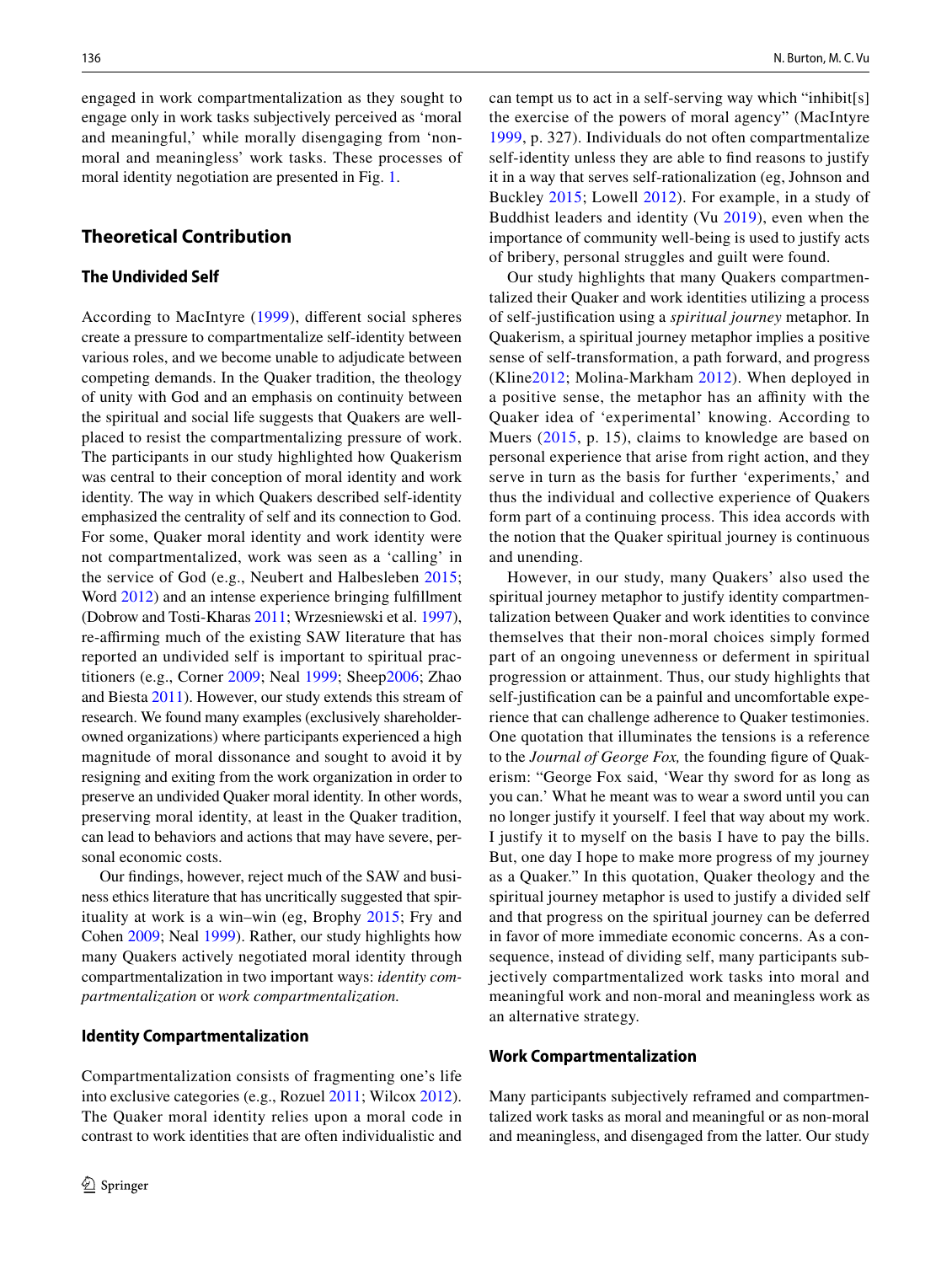therefore extends prior scholarship on meaningful work such as Lips-Wiersma and Morris ([2009\)](#page-12-34) who noted that individuals' attained meaning in work by selecting work tasks that encouraged self-development, relational unity and service, and the literature on job-crafting (e.g., Berg et al. [2010](#page-11-12); Pajo and Lee [2011;](#page-13-37) Wrzesniewski and Dutton [2001](#page-14-8); Yeoman [2014](#page-14-9)). In our study, we advance this scholarship by unpacking how Quakers' compartmentalized the work tasks that they engaged in, in line with their 'general calling' predicated upon normative commitments of living a 'good life,' building upon McPherson [\(2013\)](#page-13-38) and Michaelson ([2019\)](#page-13-39), while morally disengaging from others. Compartmentalizing work indicates that Quakers' moral identity and the need to preserve an undivided self deeply infuence how identity is shaped by the Quaker tradition. Our participants recounted numerous examples of engaging only in work tasks associated with prosocial ends, while disengaging from work tasks they subjectively associated with purely fnancial or economic ends. Thus, we advance existing literature by suggesting that spiritual practitioners, or at least Quakers, may seek to resist identity compartmentalization and turn to other non-conformist or deviant ways to preserve their moral identity. In contexts characterized by a high magnitude of moral dissonance, this may be through exiting the organization. In other 'moderate' cases, they may compartmentalize work tasks and engage only in those that preserve their moral identity. Thus, we also go beyond the traditionagnostic character of much existing research on moral identity, and show how the tradition-specifc Quaker testimonies informed and shaped the work compartmentalization process. By going deeper into the theological and philosophical content of the Quaker tradition, we have been able to uncover precise linkages between Quaker moral identity and meaningful/moral work.

In our examples of Quaker/work identity alignment, participants' adherence to moral tradition was an important driver for an experience of meaningful work (e.g., Bailey et al. [2016](#page-11-13); Lips-Wiersma and Morris [2009;](#page-12-34) Schnell et al. [2013\)](#page-13-40), in contrast to the often individualistic expressions of meaningful work, such as autonomy (e.g., Bowie [1998](#page-12-35); Bailey and Madden [2017](#page-11-14); Berge et al. [2010;](#page-11-12) Hurst [2014](#page-12-36); Schwartz [1982](#page-13-41)), or desired work and job design (e.g., Cardador and Pratt [2006;](#page-12-37) Hackman and Oldham [1975;](#page-12-38) Shamir [1991](#page-13-42)).

However, there are paradoxical experiences in how individuals negotiate the multidimensionality of meaningful work arising from fulflling a wider social good versus self-fulfllment (Bailey et al. [2019](#page-11-15)). Paradoxical experiences of meaningful work were evident in our examples as Quakers had to compartmentalize their identity to ft in with organizational culture and others' expectations to gain acceptance and recognition within the work organization (Obodaru[2012](#page-13-43); Schalk [2011](#page-13-44)). Such subjective experiences can be problematic leading to painful and uncomfortable feelings. Further, in the absence of a moral consensus (e.g., see Michaelson et al. [2014](#page-13-45)), our study illustrates that meaningful work can be defned, not in terms of individualistic criteria, but in terms of the morality of a specifc tradition. Many participants created their own tradition-specifc version of what they perceived as moral and meaningful and set the conditions under which they engaged (Michaelson [2019\)](#page-13-39). This shows how they defended their moral agency, and the right to choose work that is meaningful to them (Arneson [1987;](#page-11-16) Bowie [1998;](#page-12-35) Care [1984;](#page-12-39) Schwartz [1982\)](#page-13-41).

While much existing literature on moral identity construction has featured either agentic or contextual explanations (e.g., Jennings et al. [2015](#page-12-10); Saunders et al. [2018](#page-13-15); Zheng et al. [2019](#page-14-1)), our study has explored the interplay between agency and context to reveal how Quakers' balance moral and work identity by either working in organizations that enable moral alignment, or by exiting organizations where a high magnitude of moral dissonance is present. In other cases, Quakers' strategized to compartmentalize their Quaker and work identity, or actively engaged in work compartmentalization to minimize moral dissonance and preserve an undivided self. In this way, our study responds directly to the call for scholarship that develops multi-layered explanations for ethical or moral behavior (e.g., Hiekkataipale and Lämsä [2019\)](#page-12-40).

## **Practical Implications and Future Pathways**

Our study has a number of practical implications for business ethics scholarship. For example, some organizational leaders may well express concerns about the role of spirituality or religion in organizations. While spiritual expression is often perceived as a win–win, our study highlights a possible dark side. Non-conformist behaviors such as work compartmentalization may have profound implications for many work organizations, and leaders should consider its impact upon organizational culture, as well as on team and group dynamics and on co-workers. By locating 'meaning' only in work tasks that align with the Quaker tradition, our study suggests that spiritual practitioners could be a destabilizing force in the workplace. Given that spirituality is linked to organizational citizenship behaviors (e.g., Chen and Yang [2012](#page-12-41)) and prosocial motivations (Guillén et al. [2015;](#page-12-42) Saroglou [2006\)](#page-13-46), spirituality can be a force for good in work organizations; however, an improved understanding of spiritual traditions by leaders, not spirituality per se, is needed to leverage this possibility. Our study suggests that the ways in which spiritual practitioners minimize moral dissonance is not straightforward. As such, a onesize-fts-all response by organizations is probably unwarranted. Rather, our study supports the idea of personal conversations around the 'meaning of meaningful work'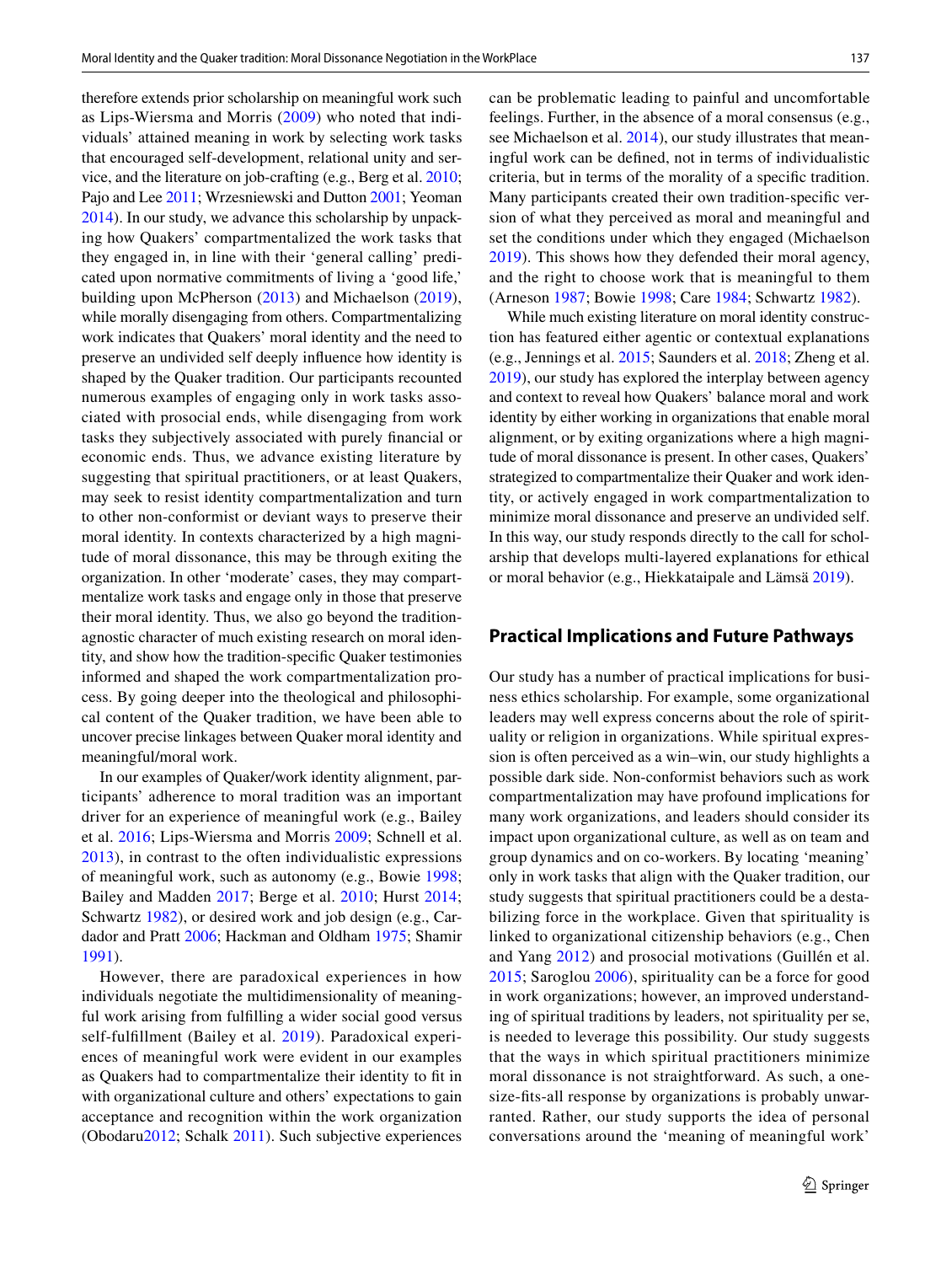in order to avoid individuals exiting the organization or engaging in non-conformist behavior.

A number of future research pathways are evident. First, work compartmentalization suggests a special kind of moral disengagement. Quakers disengaged from work organization tasks to give primacy to Quaker moral identity. Thus, the idea that the economic rationale of many organizations can corrupt an individuals' morals and ethics is not straightforward or linear. Identity compartmentalization suggests that an individual often disengages from her own moral tradition and in an organizational context acts in a self-serving manner (e.g., Barsky [2011](#page-11-17); Fida et al. [2015](#page-12-43); Moore [2008](#page-13-23)), and yet work compartmentalization suggests quite the opposite. Thus, further research that explores the types of strategies that spiritual practitioners use to preserve their moral identity would be welcome. Second, our study has shown how metaphors were used by Quakers as a self-justifcation for identity compartmentalization. Further research that examines how metaphors, narratives, and other cultural logics are used to justify self-serving behavior is a further possibility. Third, our study highlights how the Quaker tradition shapes an experience of meaningful work by reference to the tradition, in contrast to much of the individualistic expressions of meaning in the literature. Further research could address an exploration of moral issues that concern the management of normative considerations, as well their impact upon others and business ethics more generally. Research should consider whether there are defnable characteristics to meaningful work to which we have moral rights and whether there are moral duties to ourselves and/ or others to fulfll those rights. Fourth, further research could explicitly link the theological or moral foundations of other Quaker traditions (such as the Evangelical Quaker movement in the US), or other religious or spiritual traditions, to moral identity and moral dissonance negotiation.

**Funding** This study received no funding.

### **Compliance with Ethical Standards**

**Conflicts of interest** The authors declare no conficts of interest.

**Ethical Approval** All procedures performed in the study involving human participants were in accordance with the ethical standards of the institutional research committee and with the 1964 Helsinki Declaration and its later amendments or comparable ethical standards.

**Open Access** This article is licensed under a Creative Commons Attribution 4.0 International License, which permits use, sharing, adaptation, distribution and reproduction in any medium or format, as long as you give appropriate credit to the original author(s) and the source, provide a link to the Creative Commons licence, and indicate if changes were made. The images or other third party material in this article are included in the article's Creative Commons licence, unless indicated otherwise in a credit line to the material. If material is not included in the article's Creative Commons licence and your intended use is not permitted by statutory regulation or exceeds the permitted use, you will need to obtain permission directly from the copyright holder. To view a copy of this licence, visit<http://creativecommons.org/licenses/by/4.0/>.

## **References**

- <span id="page-11-5"></span>Aquino, K., & Becker, T. E. (2005). Lying in negotiations: How individual and situational factors infuence the use of neutralization strategies. *Journal of Organizational Behavior: The International Journal of Industrial, Occupational and Organizational Psychology and Behavior, 26*(6), 661–679.
- <span id="page-11-2"></span>Aquino, K., McFerran, B., & Laven, M. (2011). Moral identity and the experience of moral elevation in response to acts of uncommon goodness. *Journal of Personality and Social Psychology, 100*(4), 703–718.
- <span id="page-11-1"></span>Aquino, K., & Reed, I. I. (2002). The self-importance of moral identity. *Journal of Personality and Social Psychology, 83*(6), 1423.
- <span id="page-11-16"></span>Arneson, R. J. (1987). Meaningful work and market socialism. *Ethics, 97*, 517–545.
- <span id="page-11-10"></span>Ashforth, B. E., & Anand, V. (2003). The normalization of corruption in organizations. *Research in Organizational Behavior, 25*, 1–52.
- <span id="page-11-15"></span>Bailey, C., Lips-Wiersma, M., Madden, A., Yeoman, R., Thompson, M., & Chalofsky, N. (2019). The fve paradoxes of meaningful work: Introduction to the special issue 'meaningful work: Prospects for the 21st century'. *Journal of Management Studies, 56*(3), 481–499.
- <span id="page-11-14"></span>Bailey, C., & Madden, A. (2017). Time reclaimed: Temporality and meaningful work. *Work, Employment and Society, 31*, 3–18.
- <span id="page-11-13"></span>Bailey, C., Madden, A., Alfes, K., Shantz, A., & Soane, E. (2016). The mis-managed soul: Existential labor and the erosion of meaningful work. *Human Resource Management Review, 27*, 416–430.
- <span id="page-11-3"></span>Bandura, A. (1986). *Social foundations of thought and action: A social cognitive theory*. Englewood Clifs: Prentice-Hall.
- <span id="page-11-7"></span>Bandura, A. (1991). Social cognitive theory of moral thought and action. In W. M. Kutrines & J. L. Gewirtz (Eds.), *Handbook of moral behavior and development* (Vol. 1, pp. 45–104). New Jersey: Lawrence Erlbaum Associates.
- <span id="page-11-8"></span>Bandura, A. (2001). Social cognitive theory: An agentic perspective. *Annual Review of Psychology, 52*, 1–26.
- <span id="page-11-9"></span>Bandura, A. (2006). Toward a psychology of human agency. *Perspectives on Psychological Science, 1*(2), 164–180.
- <span id="page-11-17"></span>Barsky, A. (2011). Investigating the effects of moral disengagement and participation on unethical work behavior. *Journal of Business Ethics, 104*(1), 59–75.
- <span id="page-11-4"></span>Batson, C. D., Lishner, D. A., Carpenter, A., Dulin, L., Harjusola-Webb, S., Stocks, E. L., et al. (2003). ".. As you would have them do unto you": Does imagining yourself in the other's place stimulate moral action? *Personality and Social Psychology Bulletin, 29*(9), 1190–1201.
- <span id="page-11-0"></span>Bauman, Z. (1993). Racism, anti-racism, and moral progress. *Arena Journal, 1*, 9.
- <span id="page-11-6"></span>Baumeister, R. (1988). The self. In S. Gilbert (Ed.), *The Handbook of Social Psychology* (pp. 680–740). Boston, MA: McGraw-Hill.
- <span id="page-11-12"></span>Berg, J. M., Grant, A. M., & Johnson, V. (2010). When callings are calling: Crafting work and leisure in pursuit of unanswered occupational callings. *Organization Science, 21*(5), 973–994.
- <span id="page-11-11"></span>Bernacchio, C. (2019). Pope Francis on conscience, gradualness, and discernment: Adapting Amoris Laetitia for business ethics. *Business Ethics Quarterly, 29*(4), 437–460.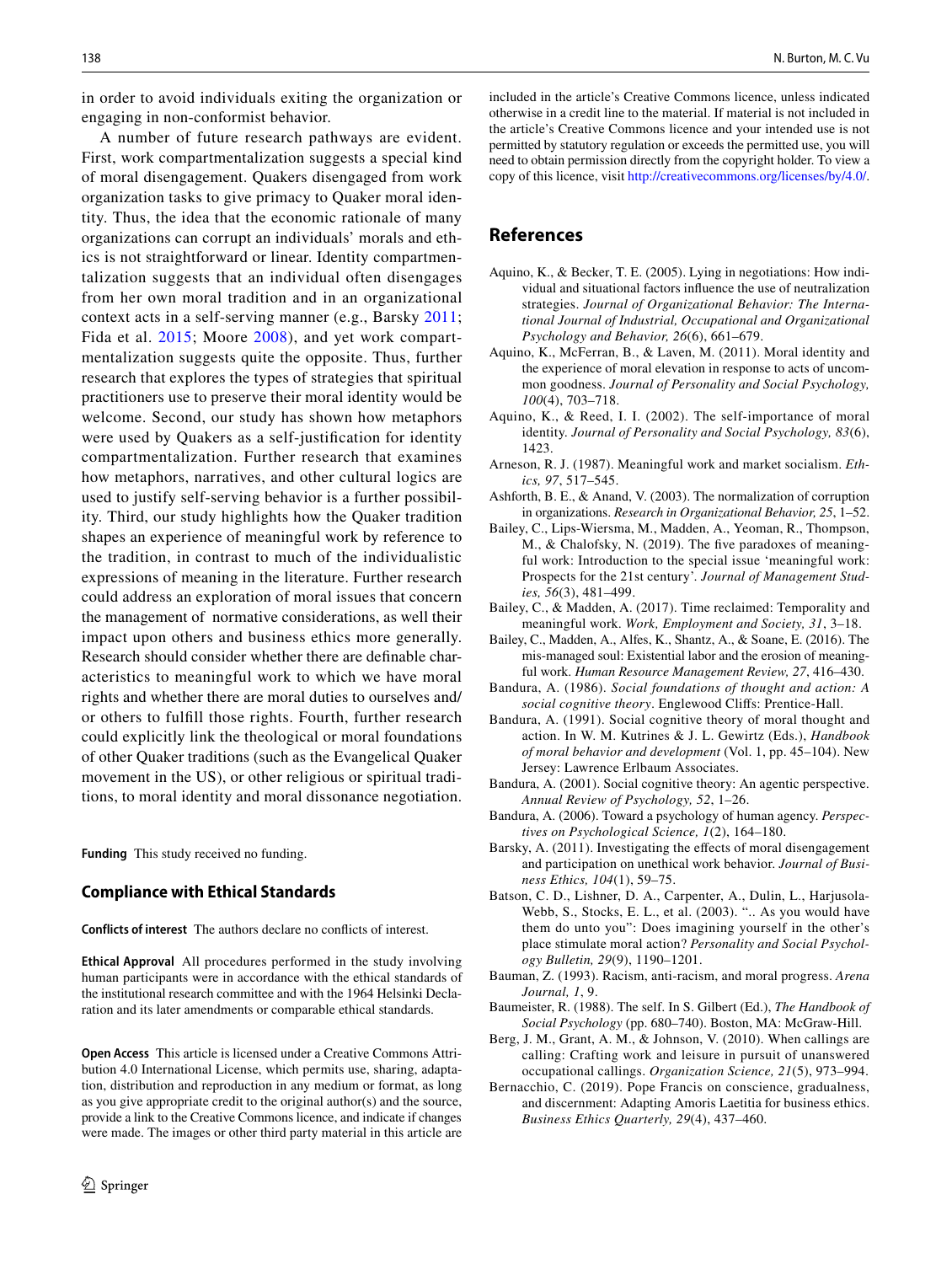- <span id="page-12-35"></span>Bowie, N. E. (1998). A Kantian theory of meaningful work. *Journal of Business Ethics, 17*, 1083–1092.
- <span id="page-12-22"></span>Brophy, M. (2015). Spirituality incorporated: Including convergent spiritual values in business. *Journal of Business Ethics, 132*(4), 779–794.
- <span id="page-12-29"></span>Burton, N., & Galvin, P. (2018). Using template and matrix analysis: A case study of management and organisation history research. *Qualitative Research in Organizations and Management: An International Journal, 14*(4), 393–409.
- <span id="page-12-6"></span>Burton, N., Koning, J., & Muers, R. (2018). Organizational ethnography and religious organizations: The case of Quaker decision-making. *Journal of Management, Spirituality & Religion, 15*(4), 349–367.
- <span id="page-12-23"></span>Burton, N., & Turnbull, R. (2019). *Quakers, business and corporate responsibility*. Switzerland: Springer Press.
- <span id="page-12-37"></span>Cardador, M., & Pratt, M. (2006). Identifcation management and its bases: bridging management and marketing perspectives through a focus on afliation dimensions. *Journal of the Academy of Marketing Science*, *34*(2), 174–184.
- <span id="page-12-39"></span>Care, N. (1984). Career choice. *Ethics, 94*, 283–302.
- <span id="page-12-19"></span>Carr, A. (1968). Is business blufng ethical. *Harvard Business Review, 143*, 155.
- <span id="page-12-20"></span>Cavanagh, G. F., & Bandsuch, M. R. (2002). Virtue as a benchmark for spirituality in business. *Journal of Business Ethics, 38*(1–2), 109–117.
- <span id="page-12-41"></span>Chen, C. Y., & Yang, C. F. (2012). The impact of spiritual leadership on organizational citizenship behavior: A multi-sample analysis. *Journal of Business Ethics, 105*(1), 107–114.
- <span id="page-12-24"></span>Collins, P., & Dandelion, P. (2014). Transition as Normative: British Quakerism as liquid religion. *Journal of Contemporary Religion, 29*(2), 287–301.
- <span id="page-12-11"></span>Cooper, J. (2001). Motivating cognitive change: The self-standards model of dissonance. In J. P. Forgas, K. D. Williams, & S. C. Wheeler (Eds.), *The social mind: Cognitive and motivational aspects of interpersonal behavior* (pp. p72–91). New York: Cambridge University Press.
- <span id="page-12-17"></span>Cooper, J. (2007). *Cognitive dissonance: 50 years of a classic theory*. London: Sage.
- <span id="page-12-3"></span>Corner, P. D. (2009). Workplace spirituality and business ethics: Insights from an eastern spiritual tradition. *Journal of Business Ethics, 85*(3), 377–389.
- <span id="page-12-25"></span>Cranmer, F. (2003). Regulation within the religious society of friends. *Ecclesiastical Law Journal, 7*(33), 176–194.
- <span id="page-12-15"></span>Dandelion, P. (2004). Research note: Implicit conservatism in liberal religion: British Quakers as an 'uncertain sect'. *Journal of Contemporary Religion, 19*(2), 219–229.
- <span id="page-12-7"></span>Detert, J. R., Treviño, L. K., & Sweitzer, V. L. (2008). Moral disengagement in ethical decision making: A study of antecedents and outcomes. *Journal of Applied Psychology, 93*(2), 374.
- <span id="page-12-30"></span>Dobrow, S., & Tosti-Kharas, J. (2011). Calling: the development of a scale-measure. *Personnel Psychology*, *64*(4), 1001–1049.
- <span id="page-12-14"></span>Festinger, L. (1957). *A theory of cognitive dissonance*. Stanford, CA: Stanford University.
- <span id="page-12-43"></span>Fida, R., Paciello, M., Tramontano, C., Fontaine, R. G., Barbaranelli, C., & Farnese, M. L. (2015). An integrative approach to understanding counterproductive work behavior: The roles of stressors, negative emotions, and moral disengagement. *Journal of Business Ethics, 130*(1), 131–144.
- <span id="page-12-31"></span>Fry, L. W., & Cohen, M. P. (2009). Spiritual leadership as a paradigm for organizational transformation and recovery from extended work hours cultures. *Journal of Business Ethics, 84*(2), 265–278.
- <span id="page-12-8"></span>Gino, F., & Ariely, D. (2012). The dark side of creativity: Original thinkers can be more dishonest. *Journal of Personality and Social Psychology, 102*(3), 445.
- <span id="page-12-18"></span>Gotsis, G., & Kortezi, Z. (2008). Philosophical foundations of workplace spirituality: A critical approach. *Journal of Business Ethics, 78*(4), 575–600.
- <span id="page-12-9"></span>Greenbaum, R. L., Mawritz, M. B., Mayer, D. M., & Priesemuth, M. (2013). To act out, to withdraw, or to constructively resist? Employee reactions to supervisor abuse of customers and the moderating role of employee moral identity. *Human Relations, 66*(7), 925–950.
- <span id="page-12-42"></span>Guillén, M., Ferrero, I., & Hofman, W. M. (2015). The neglected ethical and spiritual motivations in the workplace. *Journal of business ethics, 128*(4), 803–816.
- <span id="page-12-38"></span>Hackman, R., & Oldham, G. R. (1975). Development of the job diagnostic survey. *Journal of Applied Psychology, 60*, 159–170.
- <span id="page-12-12"></span>Haidt, J. (2001). The emotional dog and its rational tail: A social intuitionist approach to moral judgment. *Psychological Rreview, 108*(4), 814.
- <span id="page-12-13"></span>Haidt, J., & Kesebir, S. (2010). Morality. In S. T. Fiske, D. T. Gilbert, & G. Lindzey (Eds.), *Handbook of social psychology*. Hoboken, NJ: Wiley.
- <span id="page-12-16"></span>Hauser, M. D. (2007). *Moral minds: How nature designed our universal sense of right and wrong*. London: Little Brown.
- <span id="page-12-40"></span>Hiekkataipale, M. M., & Lämsä, A. M. (2019). (A)moral agents in organisations? The signifcance of ethical organisation culture for middle managers' exercise of moral agency in ethical problems. *Journal of Business Ethics, 155*(1), 147–161.
- <span id="page-12-26"></span>Hodgson, G. (2006). What are instututions? *Journal of Economic Issues*, *40*(1), 1–25.
- <span id="page-12-4"></span>Holland, R. W., et al. (2002). Dissonance on the road: Self-esteem as a moderator of internal and external self-justifcation strategies. *Personality and Social Psychology Bulletin, 28*, 1713–1724.
- <span id="page-12-36"></span>Hurst, A. (2014). *The purpose economy: How your desire for impact, personal growth and community is changing the world*. Boise: Elevate.
- <span id="page-12-10"></span>Jennings, P. L., Mitchell, M. S., & Hannah, S. T. (2015). The moral self: A review and integration of the literature. *Journal of Organizational Behavior, 36*(S1), S104–S168.
- <span id="page-12-32"></span>Johnson, J. F., & Buckley, M. R. (2015). Multi-level organizational moral disengagement: Directions for future investigation. *Journal of Business Ethics, 130*(2), 291–300.
- <span id="page-12-27"></span>King, N. (1998). Template analysis. In G. Symon & C. Cassell (Eds.), *Qualitative methods and analysis in organisational research* (pp. 118–134). London: Sage.
- <span id="page-12-28"></span>King, N. (2004). Using templates in the thematic analysis of texts. In G. Symon & C. Cassell (Eds.), *Qualitative methods and analysis in organisational research* (pp. 256–270). London: Sage.
- <span id="page-12-21"></span>Kinjersky, V., & Skrypnek, B. (2004). Defning spirit at work: fnding common ground. *Journal of Organizational Change Management*, *17*(1), 26–42.
- <span id="page-12-2"></span>Kish-Gephart, J., Detert, J., Treviño, L. K., Baker, V., & Martin, S. (2014). Situational moral disengagement: Can the effects of self-interest be mitigated? *Journal of Business Ethics, 125*(2), 267–285.
- <span id="page-12-33"></span>Kline, D. A. (2012). The Quaker journey and the framing of corporate and personal belief. *Ethos, 40*(3), 277–296.
- <span id="page-12-0"></span>Leavitt, K., Zhu, L., & Aquino, K. (2016). Good without knowing it: Subtle contextual cues can activate moral identity and reshape moral intuition. *Journal of Business Ethics, 137*(4), 785–800.
- <span id="page-12-34"></span>Lips-Wiersma, M., & Morris, L. (2009). Discriminating between 'meaningful work' and the 'management of meaning'. *Journal of Business Ethics, 88*(3), 491–511.
- <span id="page-12-1"></span>Lowell, J. (2012). Managers and moral dissonance: Self justifcation as a big threat to ethical management? *Journal of Business Ethics, 105*(1), 17–25.
- <span id="page-12-5"></span>MacIntyre, A. (1988). *Whose justice? Which rationality?*. London: Duckworth.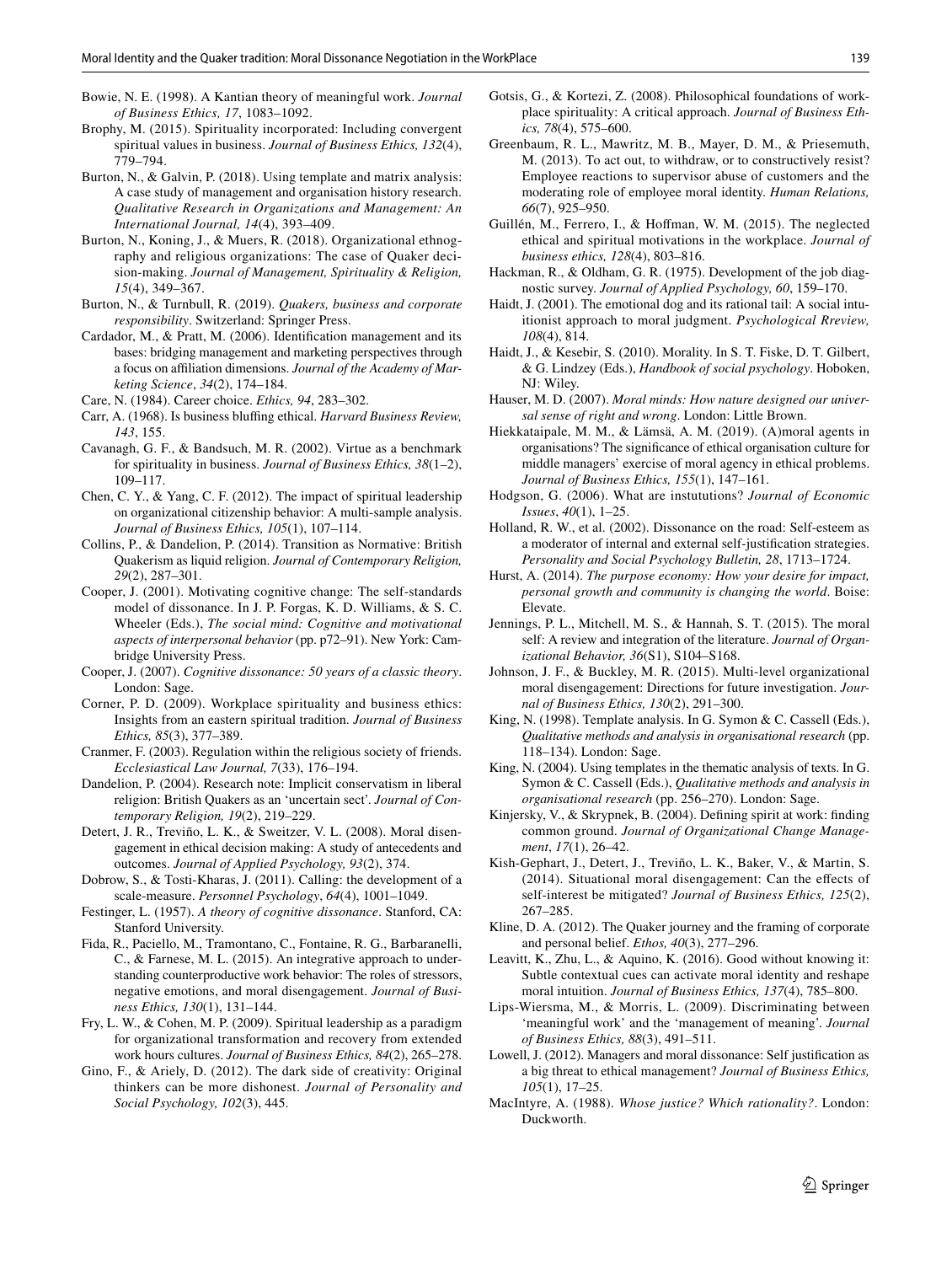<span id="page-13-21"></span>MacIntyre, A. (1999). Social structures and their threats to moral agency. *Philosophy, 74*(3), 311–329.

- <span id="page-13-0"></span>McFerran, B., Aquino, K., & Dufy, M. (2010). How personality and moral identity relate to individuals' ethical ideology. *Business Ethics Quarterly, 20*(1), 35–56.
- <span id="page-13-3"></span>McGhee, P., & Grant, P. (2017). The transcendent infuence of spirituality on ethical action in organizations. *Journal of Management, Spirituality & Religion, 14*(2), 160–178.
- <span id="page-13-38"></span>McPherson, D. (2013). Vocational virtue ethics: Prospects for a virtue ethic approach to business. *Journal of Business Ethics, 116*(2), 283–296.
- <span id="page-13-18"></span>Mesdaghinia, S., Rawat, A., & Nadavulakere, S. (2019). Why moral followers quit: Examining the role of leader bottom-line mentality and unethical pro-leader behavior. *Journal of Business Ethics, 159*(2), 491–505.
- <span id="page-13-45"></span>Michaelson, C., Pratt, M. G., Grant, A. M., & Dunn, C. P. (2014). Meaningful work: Connecting business ethics and organization studies. *Journal of Business Ethics, 121*(1), 77–90.
- <span id="page-13-39"></span>Michaelson, M. (2019). A normative meaning of meaningful work. *Journal of Business Ethics*. [https://doi.org/10.1007/s1055](https://doi.org/10.1007/s10551-019-04389-0) [1-019-04389-0.](https://doi.org/10.1007/s10551-019-04389-0)
- <span id="page-13-36"></span>Molina-Markham, E. (2012). Lives that preach: The cultural dimensions of telling one's "spiritual journey" among Quakers. *Narrative Inquiry, 22*(1), 3–23.
- <span id="page-13-23"></span>Moore, C. (2008). Moral disengagement in processes of organizational corruption. *Journal of Business Ethics, 80*(1), 129–139.
- <span id="page-13-20"></span>Moore, C. (2015). Moral disengagement. *Current Opinion in Psychology, 6*, 199–204.
- <span id="page-13-32"></span>Moore, G., & Beadle, R. (2006). In search of organizational virtue in business: Agents, goods, practices, institutions and environments. *Organization studies, 27*(3), 369–389.
- <span id="page-13-19"></span>Moser, M. R. (1988). Ethical confict at work: A critique of the literature and recommendations for future research. *Journal of Business Ethics, 7*(5), 381–387.
- <span id="page-13-28"></span>Muers, R. (2015). *Testimony: Quakerism and theological ethics*. London: SCM Press.
- <span id="page-13-27"></span>Muers, R., & Burton, N. (2019). Can we take the religion out of religious decision-making? The Case of Quaker Business Method. *Philosophy of Management, 18*(3), 363–374.
- <span id="page-13-25"></span>Neal, C. (1999). A conscious change in the workplace. *The Journal of Quality and Participation, 22*(2), 27–30.
- <span id="page-13-10"></span>Neal, J. A. (1997). Spirituality in management education: A guide to resources. *Journal of Management Education, 21*(1), 121–139.
- <span id="page-13-26"></span>Neal, J. (2000). Work as service to the divine. *American Behavioral Scientist, 43*(8), 1316–1333.
- <span id="page-13-12"></span>Nelson, N. H. (2011). *Damaged identities, narrative repair*. New York: Cornell University.
- <span id="page-13-35"></span>Neubert, M. J., & Halbesleben, K. (2015). Called to commitment: An examination of relationships between spiritual calling, job satisfaction, and organizational commitment. *Journal of Business Ethics, 132*(4), 859–872.
- <span id="page-13-22"></span>Newman, A., Le, H., North-Samardzic, A., & Cohen, M. (2019). Moral disengagement at work: A review and research agenda. *Journal of Business Ethics*. [https://doi.org/10.1007/s1055](https://doi.org/10.1007/s10551-019-04173-0) [1-019-04173-0.](https://doi.org/10.1007/s10551-019-04173-0)
- <span id="page-13-2"></span>Noval, L. J., & Hernandez, M. (2019). The unwitting accomplice: How organizations enable motivated reasoning and self-serving behavior. *Journal of Business Ethics, 157*(3), 699–713.
- <span id="page-13-34"></span>Oakley, J., & Cocking, D. (2001). *Virtue ethics and professional roles*. Cambridge: Cambridge University Press.
- <span id="page-13-43"></span>Obodaru, O. (2012). The self not taken: How alternative selves develop and how they infuence our professional lives. *Academy of Management Review, 37*, 34–57.
- <span id="page-13-37"></span>Pajo, K., & Lee, L. (2011). Corporate-sponsored volunteering: A work design perspective. *Journal of Business Ethics, 99*(3), 467–482.
- <span id="page-13-14"></span>Reynolds, S. J., & Ceranic, T. L. (2007). The effects of moral judgment and moral identity on moral behavior: An empirical examination of the moral individual. *Journal of Aapplied Psychology, 92*(6), 1610.
- <span id="page-13-31"></span>Rice, G. (1999). Islamic ethics and the implications for business. *Journal of Business Ethics, 18*(4), 345–358.
- <span id="page-13-30"></span>Robson, A. (2015). Constancy and integrity:(un) measurable virtues? *Business Ethics: A European Review, 24*, S115–S129.
- <span id="page-13-4"></span>Rozuel, C. (2011). The moral threat of compartmentalization: Self, roles and responsibility. *Journal of Business Ethics, 102*(4), 685–697.
- <span id="page-13-5"></span>Rozuel, C., & Kakabadse, N. (2010). Ethics, spirituality and self: Managerial perspective and leadership implications. *Business Ethics: A European Review, 19*(4), 423–436.
- <span id="page-13-15"></span>Sanders, S., Wisse, B., Van Yperen, N. W., & Rus, D. (2018). On ethically solvent leaders: The roles of pride and moral identity in predicting leader ethical behavior. *Journal of Business Ethics, 150*(3), 631–645.
- <span id="page-13-46"></span>Saroglou, V. (2006). Religion's role in prosocial behavior: Myth or reality. *Religion, 31*(2), 1–66.
- <span id="page-13-44"></span>Schalk, S. (2011). Self, other and other-self: Going beyond the self/ other binary in contemporary consciousness. *Journal of Comparative Research in Anthropology and Sociology, 2*, 197–210.
- <span id="page-13-40"></span>Schnell, T., Höge, T., & Pollet, E. (2013). Predicting meaning in work: Theory, data, implications. *The Journal of Positive Psychology, 8*(6), 543–554.
- <span id="page-13-41"></span>Schwartz, A. (1982). Meaningful work. *Ethics, 92*(4), 634–646.
- <span id="page-13-11"></span>Scully, J. L. (2009). Virtuous friends: Morality and Quaker identity. *Quaker Studies, 14*(1), 108–122.
- <span id="page-13-42"></span>Shamir, B. (1991). Meaning, self, and motivation in organizations. *Organization Studies, 12*, 405–424.
- <span id="page-13-1"></span>Shao, R., Aquino, K., & Freeman, D. (2008). Beyond moral reasoning: A review of moral identity research and its implications for business ethics. *Business Ethics Quarterly, 18*(4), 513–540.
- <span id="page-13-9"></span>Sheep, M. L. (2006). Nurturing the whole person: The ethics of workplace spirituality in a society of organizations. *Journal of Business Ethics, 66*(4), 357–375.
- <span id="page-13-24"></span>Showers, C. J., & Zeigler-Hill, V. (2007). Compartmentalization and integration: The evaluative organization of contextualized selves. *Journal of Personality, 75*(6), 1181–1204.
- <span id="page-13-17"></span>Stets, J. E., & Carter, M. J. (2011). The moral self: Applying identity theory. *Social Psychology Quarterly, 74*, 192–215.
- <span id="page-13-33"></span>Tracey, R., Young, J. S., & Kelley, V. A. (2006). Relationships between adult workers' spiritual well-being and job satisfaction: A preliminary study. *Counseling and Values, 50*, 165–177.
- <span id="page-13-13"></span>Treviño, L. K., Weaver, G. R., & Reynolds, S. J. (2006). Behavioral ethics in organizations: A review. *Journal of Management, 32*(6), 951–990.
- <span id="page-13-16"></span>Tsang, J. A. (2002). Moral rationalization and the integration of situational factors and psychological processes in immoral behavior. *Review of General Psychology, 6*(1), 25–50.
- <span id="page-13-6"></span>Vitell, S. J., King, R. A., Howie, K., Toti, J. F., Albert, L., Hidalgo, E. R., et al. (2016). Spirituality, moral identity, and consumer ethics: A multi-cultural study. *Journal of Business Ethics, 139*(1), 147–160.
- <span id="page-13-7"></span>Vu, M. C. (2019). Tensions and struggles in tackling bribery at the frm level: Perspectives from Buddhist-enacted organizational leaders. *Journal of Business Ethics*. [https://doi.org/10.1007/](https://doi.org/10.1007/s10551-019-04235-3) [s10551-019-04235-3.](https://doi.org/10.1007/s10551-019-04235-3)
- <span id="page-13-8"></span>Vu, M. C., & Tran, T. (2019). Trust issues and engaged Buddhism: The triggers for skillful managerial approaches. *Journal of Business Ethics*. [https://doi.org/10.1007/s10551-019-04273-x.](https://doi.org/10.1007/s10551-019-04273-x)
- <span id="page-13-29"></span>Wagner-Tsukamoto, S. (2008). Contrasting the behavioural business ethics approach and the institutional economic approach to